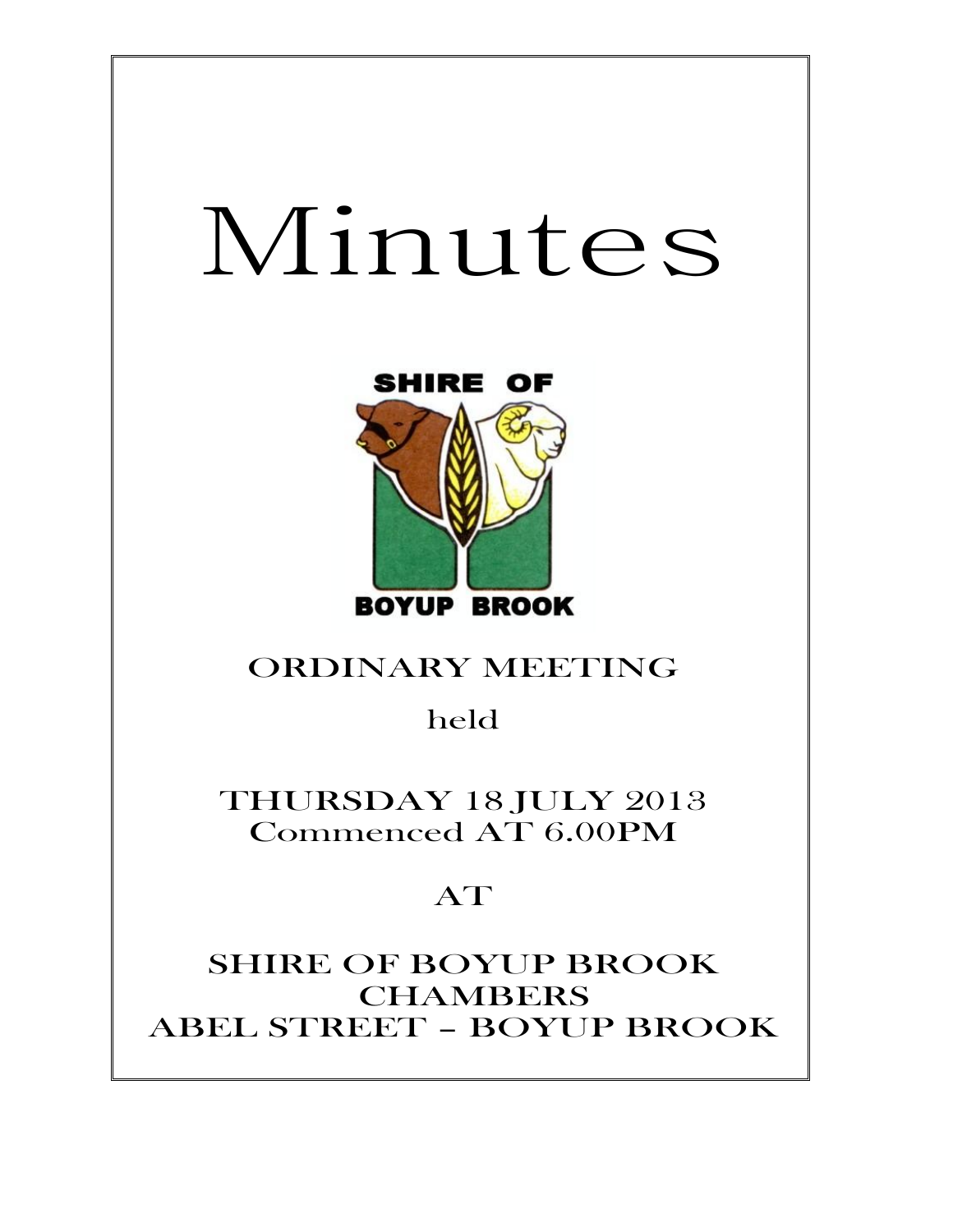# **TABLE OF CONTENTS**

| 1            | RECORD OF ATTENDANCE/APOLOGIES/LEAVE OF ABSENCE PREVIOUSLY |  |
|--------------|------------------------------------------------------------|--|
|              |                                                            |  |
|              |                                                            |  |
|              |                                                            |  |
| $\mathbf{2}$ |                                                            |  |
| 2.1          |                                                            |  |
| 2.2          |                                                            |  |
| 3            |                                                            |  |
| 4            |                                                            |  |
| 5            |                                                            |  |
| 6            |                                                            |  |
| 7            |                                                            |  |
| 8            |                                                            |  |
| 8.1          |                                                            |  |
|              |                                                            |  |
|              |                                                            |  |
|              |                                                            |  |
|              |                                                            |  |
|              |                                                            |  |
|              |                                                            |  |
| 9            |                                                            |  |
|              |                                                            |  |
| 10           |                                                            |  |
| 12           |                                                            |  |
| 13           |                                                            |  |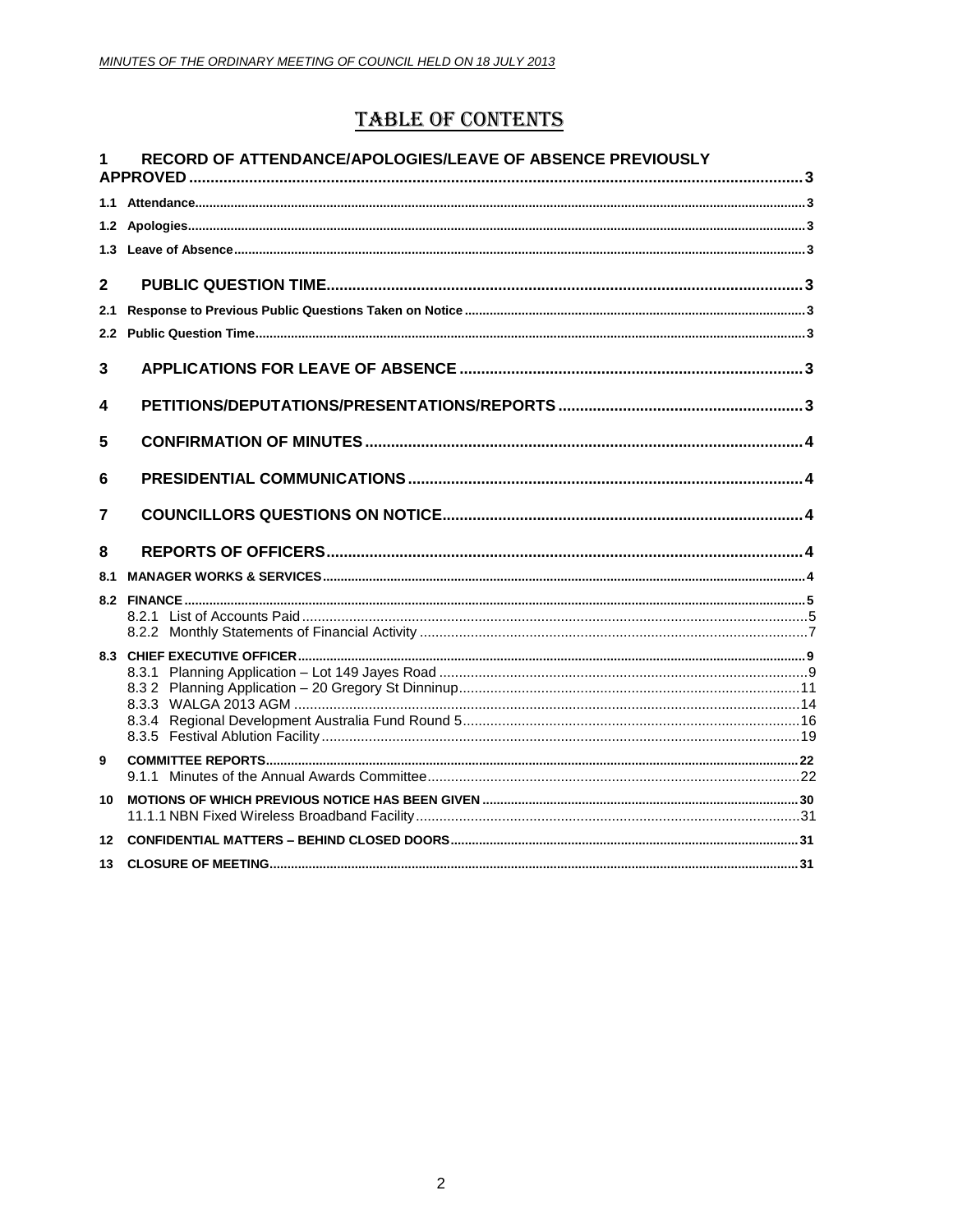# <span id="page-2-0"></span>**1 RECORD OF ATTENDANCE/APOLOGIES/LEAVE OF ABSENCE PREVIOUSLY APPROVED**

# <span id="page-2-1"></span>**1.1 Attendance**

Cr K Moir – Deputy Shire President Cr G Aird Cr E Biddle Cr J Imrie Cr P Kaltenrieder Cr B O'Hare Cr R Walker

STAFF: Mr Alan Lamb (Chief Executive Officer) Mr Rob Staniforth-Smith (Manager of Works & Services) Mrs Maria Lane (Executive Assistant)

PUBLIC:

# <span id="page-2-2"></span>**1.2 Apologies**

<span id="page-2-3"></span>**1.3 Leave of Absence** Cr M Giles – Shire President Cr T Oversby

# <span id="page-2-4"></span>**2 PUBLIC QUESTION TIME**

# <span id="page-2-5"></span>**2.1 Response to Previous Public Questions Taken on Notice**

Nil

# <span id="page-2-6"></span>**2.2 Public Question Time**

# <span id="page-2-7"></span>**3 APPLICATIONS FOR LEAVE OF ABSENCE**

**MOVED: Cr Biddle SECONDED: Cr Walker**

**That Cr Imrie be granted leave of absence for the August 2013 ordinary meeting of Council.**

**CARRIED 7/0 Res 79/13**

# <span id="page-2-8"></span>**4 PETITIONS/DEPUTATIONS/PRESENTATIONS/REPORTS Nil**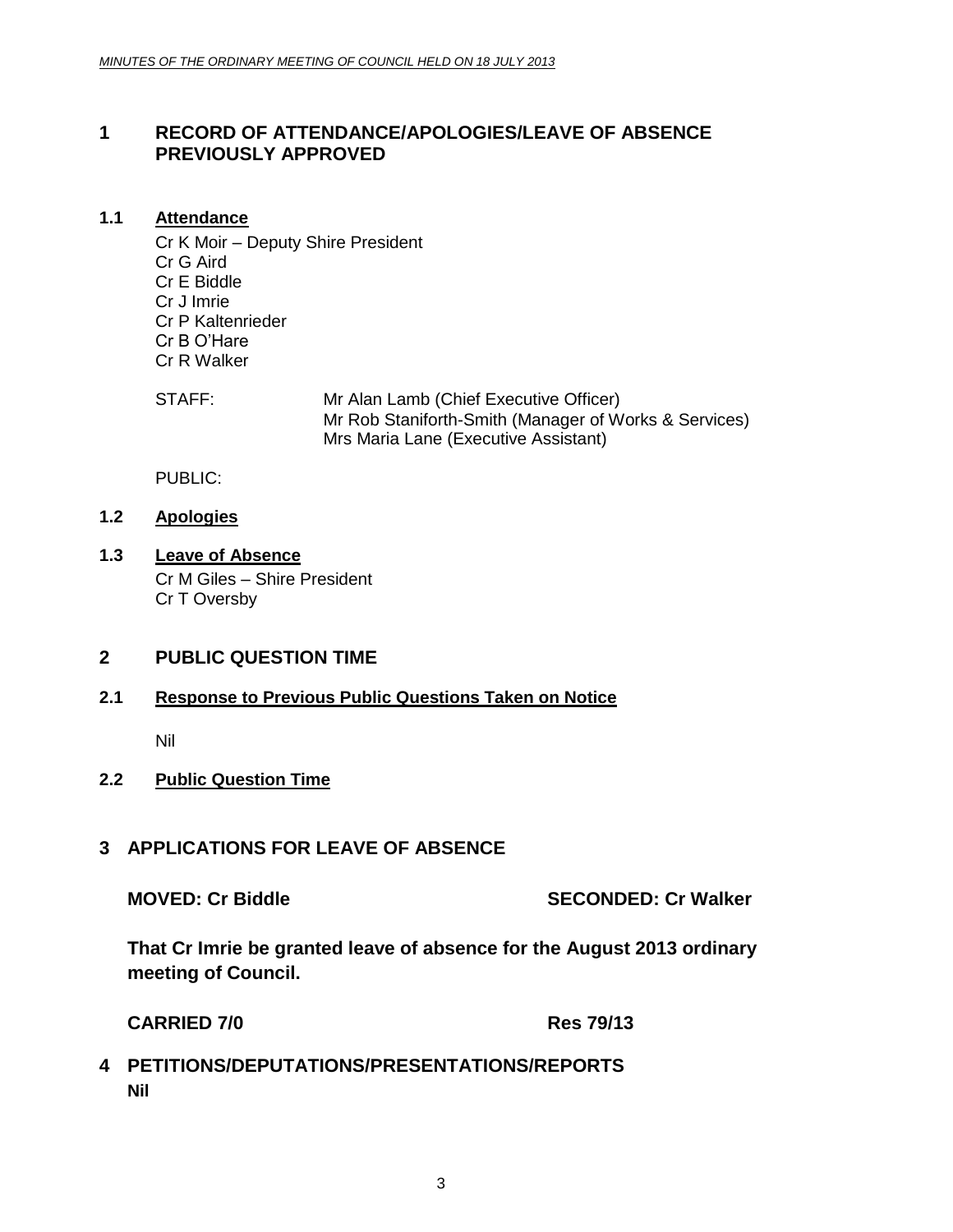# <span id="page-3-0"></span>**5 CONFIRMATION OF MINUTES**

**5.1 Ordinary Meeting of Council - Thursday 20 June 2013**

## **COUNCIL DECISION & OFFICER RECOMMENDATION**

**MOVED: Cr Biddle SECONDED: Cr Kaltenrieder**

**That the minutes of the Ordinary Meeting of Council held on Thursday 20 June 2013 be confirmed as an accurate record.**

**CARRIED 7/0 Res 80/13**

- <span id="page-3-2"></span><span id="page-3-1"></span>**6 PRESIDENTIAL COMMUNICATIONS** Nil
- **7 COUNCILLORS QUESTIONS ON NOTICE** Nil
- <span id="page-3-4"></span><span id="page-3-3"></span>**8 REPORTS OF OFFICERS**
	- **8.1 MANAGER WORKS & SERVICES**

Nil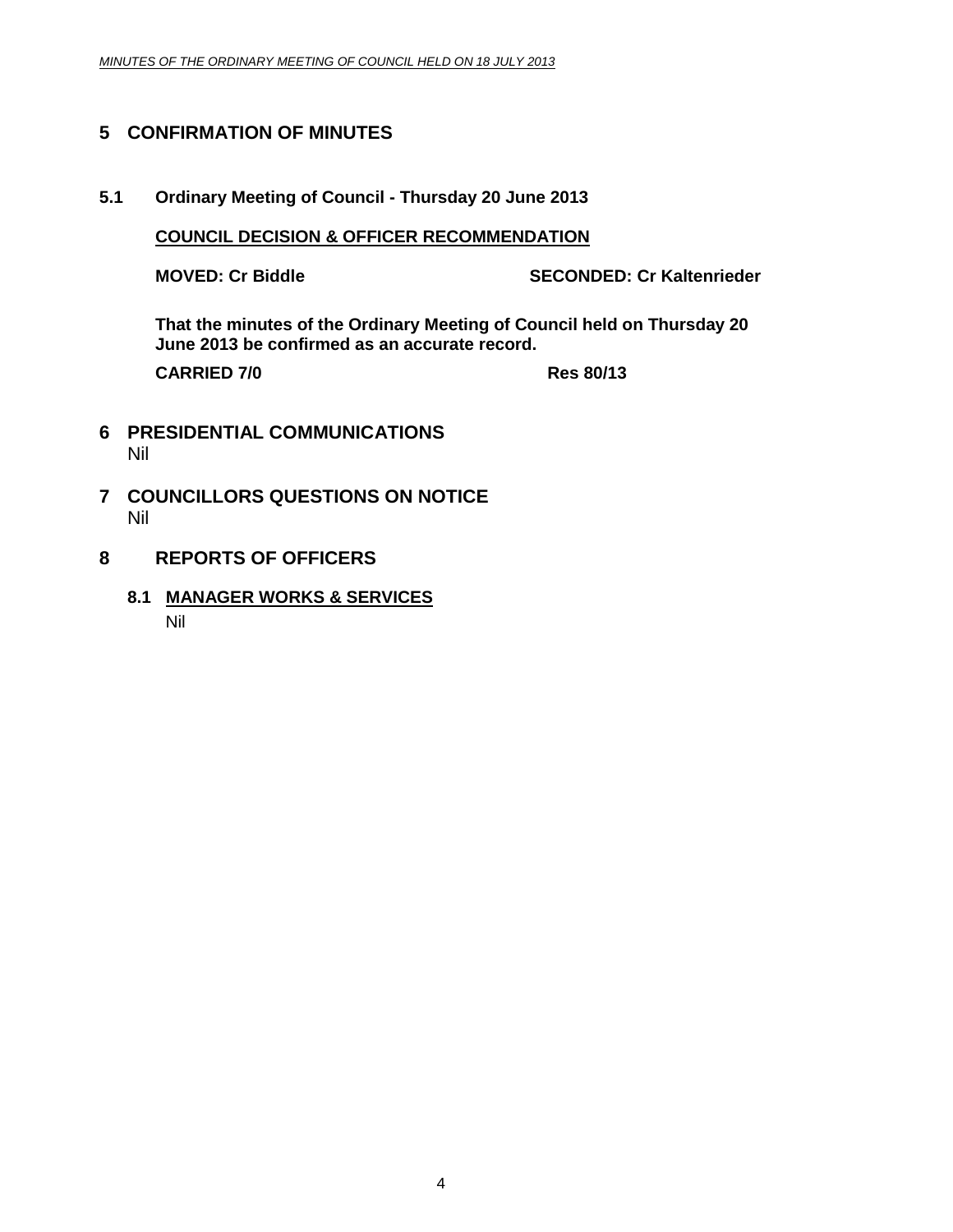#### **8.2 FINANCE**

<span id="page-4-1"></span><span id="page-4-0"></span>

| <b>List of Accounts Paid</b><br>8.2.1 |                                     |
|---------------------------------------|-------------------------------------|
| Location:                             | Not applicable                      |
| <b>Applicant:</b>                     | Not applicable                      |
| File:                                 | FM/1/002                            |
| Disclosure of Officer Interest:       | None                                |
| Date:                                 | 10 June 2013                        |
| Author:                               | Kay Raisin - Finance Officer        |
| <b>Authorizing Officer:</b>           | Alan Lamb - Chief Executive Officer |
| Attachments:                          | Yes – List of Accounts Paid         |

## **SUMMARY**

In accordance with the Local Government (Financial Management) Regulations the list of accounts paid is presented to Council.

#### **BACKGROUND**

Invoices received for the supply of goods and services, salaries and wages and the like have been paid during the period

#### **COMMENT**

The attached listing represents accounts paid by cheque and by electronic means during the period 11 June 2013 to 12 July 2013.

#### **CONSULTATION**

Nil

#### **STATUTORY OBLIGATIONS**

Local Government (Financial Management) Regulations 1996, Regulations 12 and 13 apply and are as follows:

12. Payments from municipal fund or trust fund

*(1) A payment may only be made from the municipal fund or the trust fund —*

*(a) if the local government has delegated to the CEO the exercise of its power to make payments from those funds — by the CEO; or*

*(b) otherwise, if the payment is authorised in advance by a resolution of the council.*

- *(2) The council must not authorise a payment from those funds until a list prepared under regulation 13(2) containing details of the accounts to be paid has been presented to the council.*
- *13. Lists of accounts*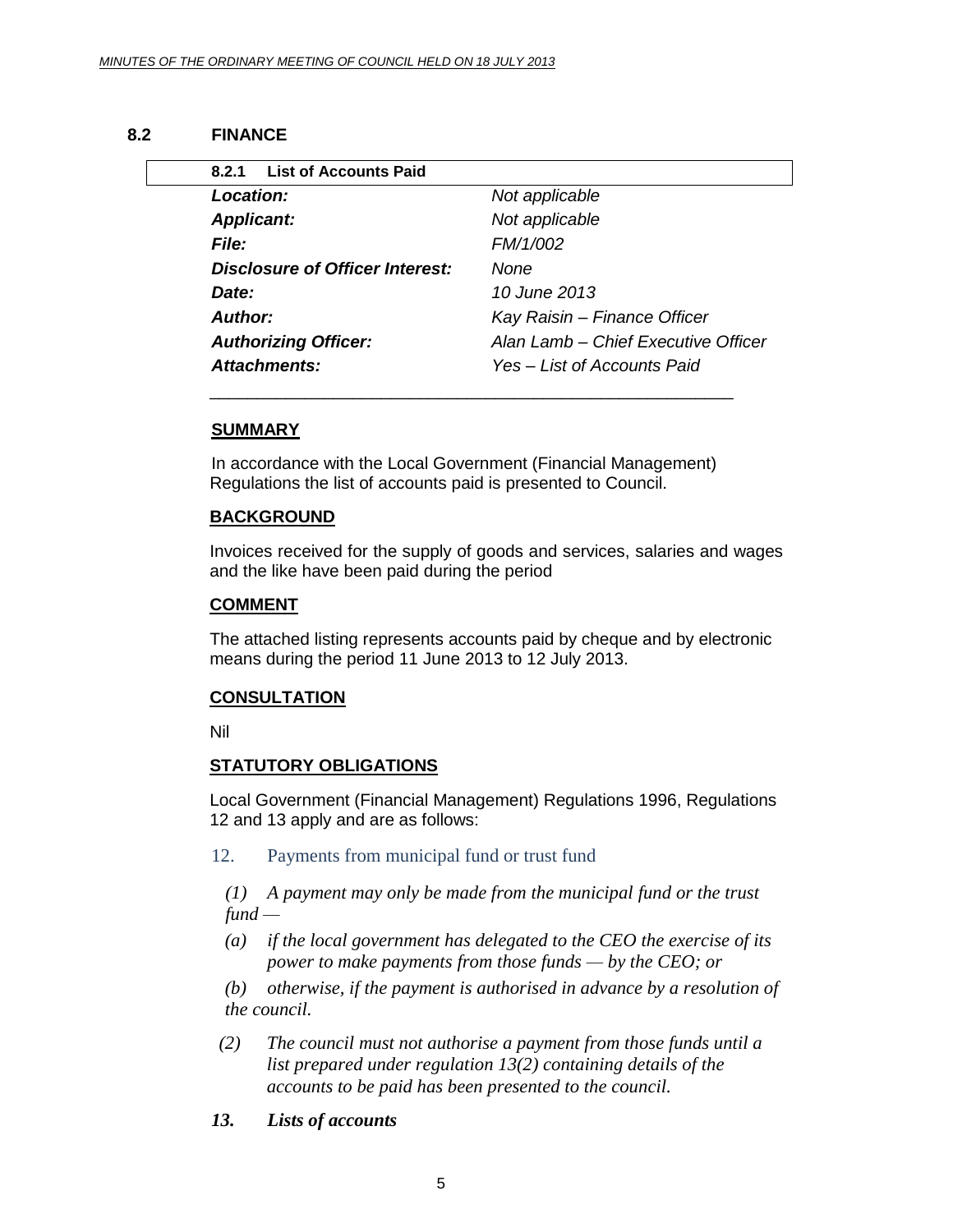- *(1) If the local government has delegated to the CEO the exercise of its power to make payments from the municipal fund or the trust fund, a list of accounts paid by the CEO is to be prepared each month showing for each account paid since the last such list was prepared —*
- *(a) the payee's name;*
- *(b) the amount of the payment;*
- *(c) the date of the payment; and*
- *(d) sufficient information to identify the transaction.*
- *(2) A list of accounts for approval to be paid is to be prepared each month showing —*

*(a) for each account which requires council authorisation in that month —*

- *(i) the payee's name;*
- *(ii) the amount of the payment; and*
- *(iii) sufficient information to identify the transaction; and*

*(b) the date of the meeting of the council to which the list is to be presented.*

*(3) A list prepared under sub regulation (1) or (2) is to be —*

*(a) presented to the council at the next ordinary meeting of the council after the list is prepared; and*

*(b) recorded in the minutes of that meeting.*

# **POLICY IMPLICATIONS**

Council's Authority to Make Payments Policy has application.

#### **BUDGET/FINANCIAL IMPLICATIONS**

Account payments are in accordance with the adopted budget for 2012/13 or authorised by separate resolution.

#### **STRATEGIC IMPLICATIONS**

Nil

# **VOTING REQUIREMENTS**

Simple Majority

#### **COUNCIL DECISION & OFFICER RECOMMENDATION – ITEM 8.2.1**

**MOVED: Cr O'Hare SECONDED: Cr Aird**

**That the list of accounts paid in June 2013 as presented totalling \$847,463.12 and as represented by cheque voucher numbers 19296- 19321 totalling \$199,727.65 and accounts paid by direct electronic payments through the Municipal Account totalling \$647,385.47 be received.**

**CARRIED 7/0 Res 81/13**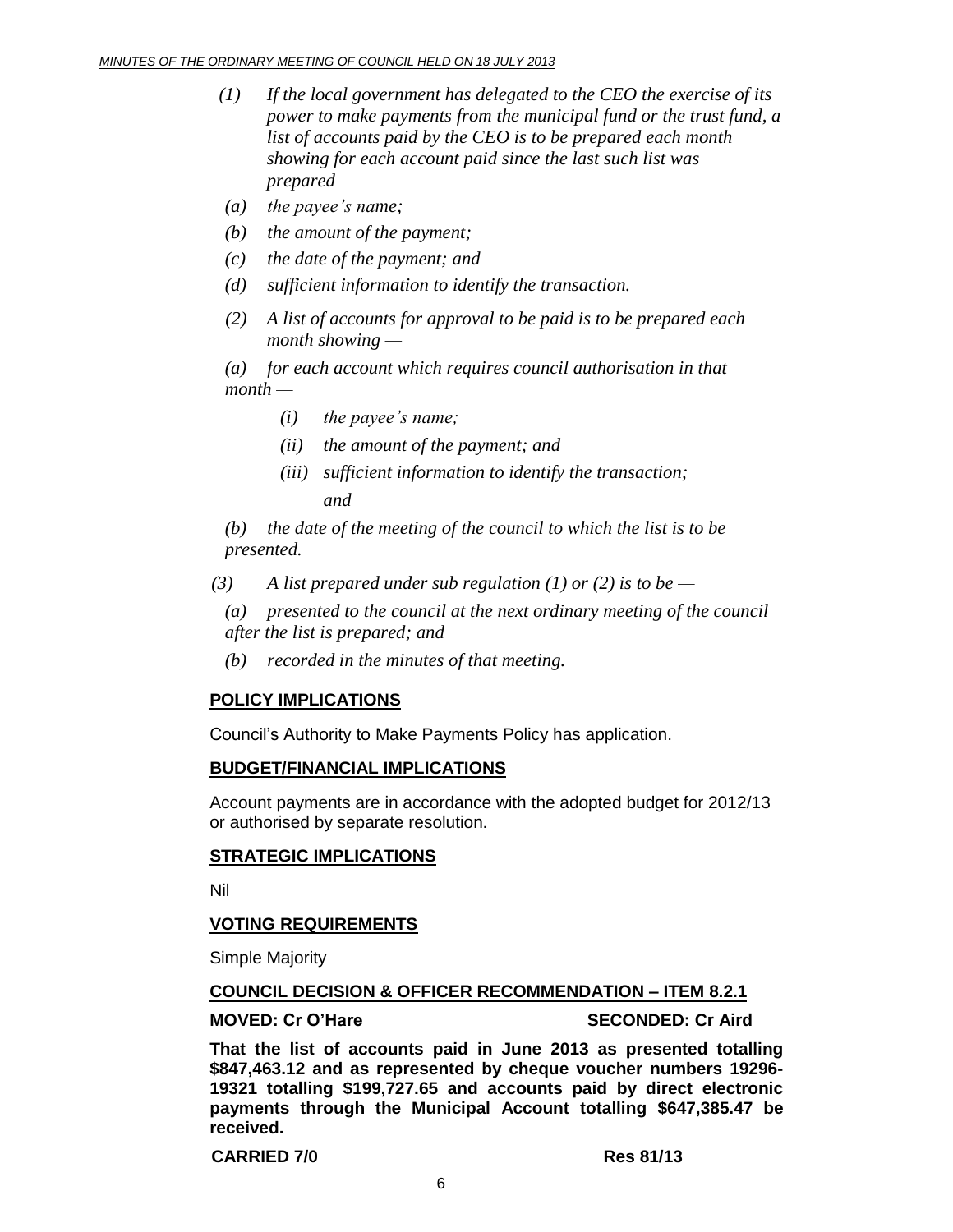#### <span id="page-6-0"></span>**8.2.2 Monthly Statements of Financial Activity**

| Location:                       | Not applicable                         |
|---------------------------------|----------------------------------------|
| <b>Applicant:</b>               | Not applicable                         |
| File:                           | FM/10/003                              |
| Disclosure of Officer Interest: | <b>None</b>                            |
| Date:                           | 9 July 2013                            |
| Author:                         | Financial Consultant-Darren Long       |
| <b>Authorizing Officer:</b>     | Alan Lamb - Chief Executive<br>Officer |
| Attachments:                    | Yes - Financial Reports                |

#### **SUMMARY**

Report recommends Council receive the Statement of Financial Activities and the Net Current Assets for the month ended 31 May & 30 June 2013.

#### **BACKGROUND**

Section 6.4 of the Local Government Act 1995 places financial reporting obligations on local government operations.

Regulation 34 (1)–(4) of the Local Government (Financial Management) Regulations 1996 requires the local government to prepare a 'Monthly Statement of Financial Activity'.

The regulations also prescribe the content of the reports. Details of items of Material Variances are also listed.

The various data are included as separate attachments.

#### **COMMENT**

It is a statutory requirement that the Financial Activities Report be presented for every month.

#### **CONSULTATION**

Nil

#### **STATUTORY OBLIGATIONS**

Local Government (Financial Management) Regulations 1996, s34 (1) (a)

Local Government (Financial Management) Regulations 1996, s34 (2) (a) (b)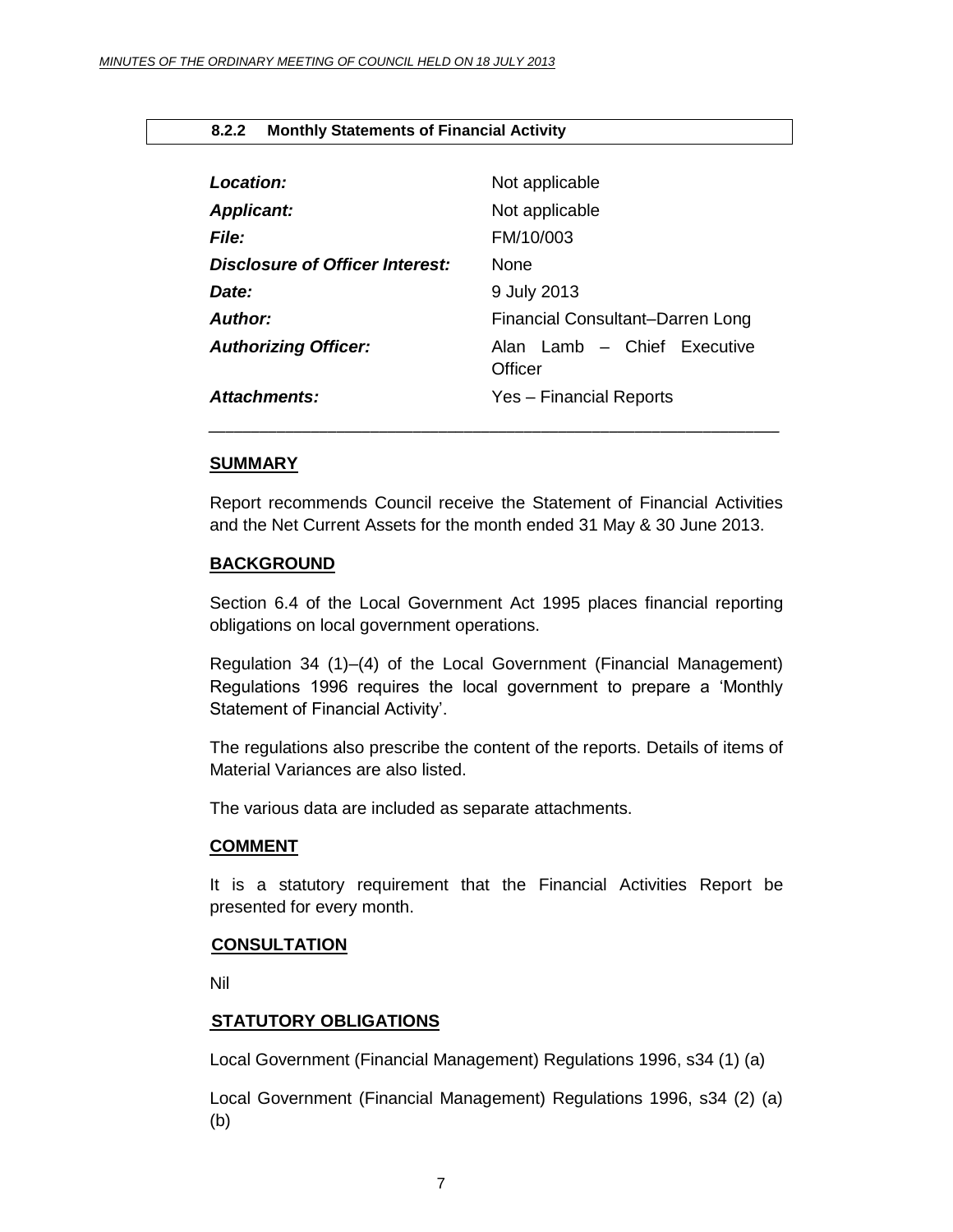# **POLICY IMPLICATIONS**

Nil

## **BUDGET/FINANCIAL IMPLICATIONS**

As listed on the attached reports

## **STRATEGIC IMPLICATIONS**

Nil

# **VOTING REQUIREMENTS**

Simple Majority

#### **COUNCIL DECISION & OFFICER RECOMMENDATION – ITEM 8.2.2**

**MOVED:** Cr Aird SECONDED: Cr Kaltenrieder

- **(a) That the May and June 2013 Monthly Statements of Financial Activity and Statement of Net Current Assets as presented, be received.**
- **(b) That the amounts listed as material variances be authorised.**

**CARRIED 7/0 Res 82/13**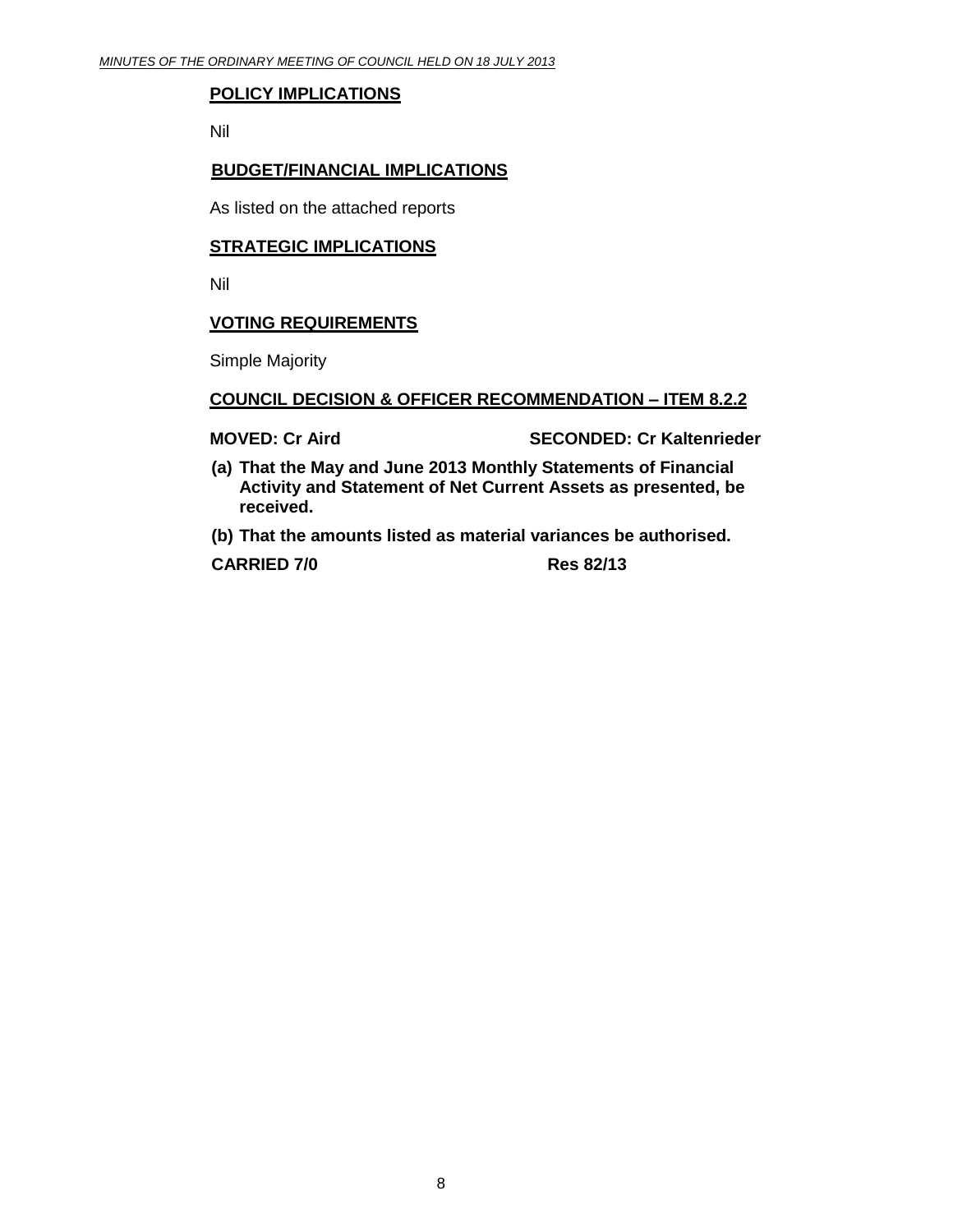# <span id="page-8-0"></span>**8.3 CHIEF EXECUTIVE OFFICER**

#### <span id="page-8-1"></span>**8.3.1 Planning Application – Lot 149 Jayes Road**

| <b>Location:</b>                | Lot 149 Jayes Road, Boyup Brook    |
|---------------------------------|------------------------------------|
| <b>Applicant:</b>               | GJ & CE Diggins                    |
| <b>File:</b>                    | AS681                              |
| Disclosure of Officer Interest: | None                               |
| Date:                           | 10 July 2013                       |
| Author:                         | Geoffrey Lush (Council Consultant) |
| <b>Authorizing Officer:</b>     | A Lamb                             |
| Attachments:                    | Letter                             |

#### **SUMMARY**

This report is to consider a planning application for a second dwelling.

The subject land comprises is Lot 149 Jayes Road which is owned by GJ & CE Diggins.

*\_\_\_\_\_\_\_\_\_\_\_\_\_\_\_\_\_\_\_\_\_\_\_\_\_\_\_\_\_\_\_\_\_\_\_\_\_\_\_\_\_\_\_\_\_\_\_\_\_\_\_\_\_\_\_\_\_\_\_*

The subject land has not been inspected in the preparation of this report.

The application is supported subject to conditions.

# **BACKGROUND**

The subject land is Lot 149 P225864 Jayes Road Boyup Brook. The site is located approximately 1.5 kms north of the Donnybrook Road intersection. It has an area of 3.4547 hectares.

There is an existing dwelling on the property.

The application is to construct a new residence while the owners continue to reside in the existing dwelling. Upon completion of the new dwelling, the existing building will be removed.

# **CONSULTATION**

None

# **STATUTORY OBLIGATIONS**

The subject land is included in Special Rural Zone No 1. A single house is a Permitted use and must be setback 15m from the front boundary.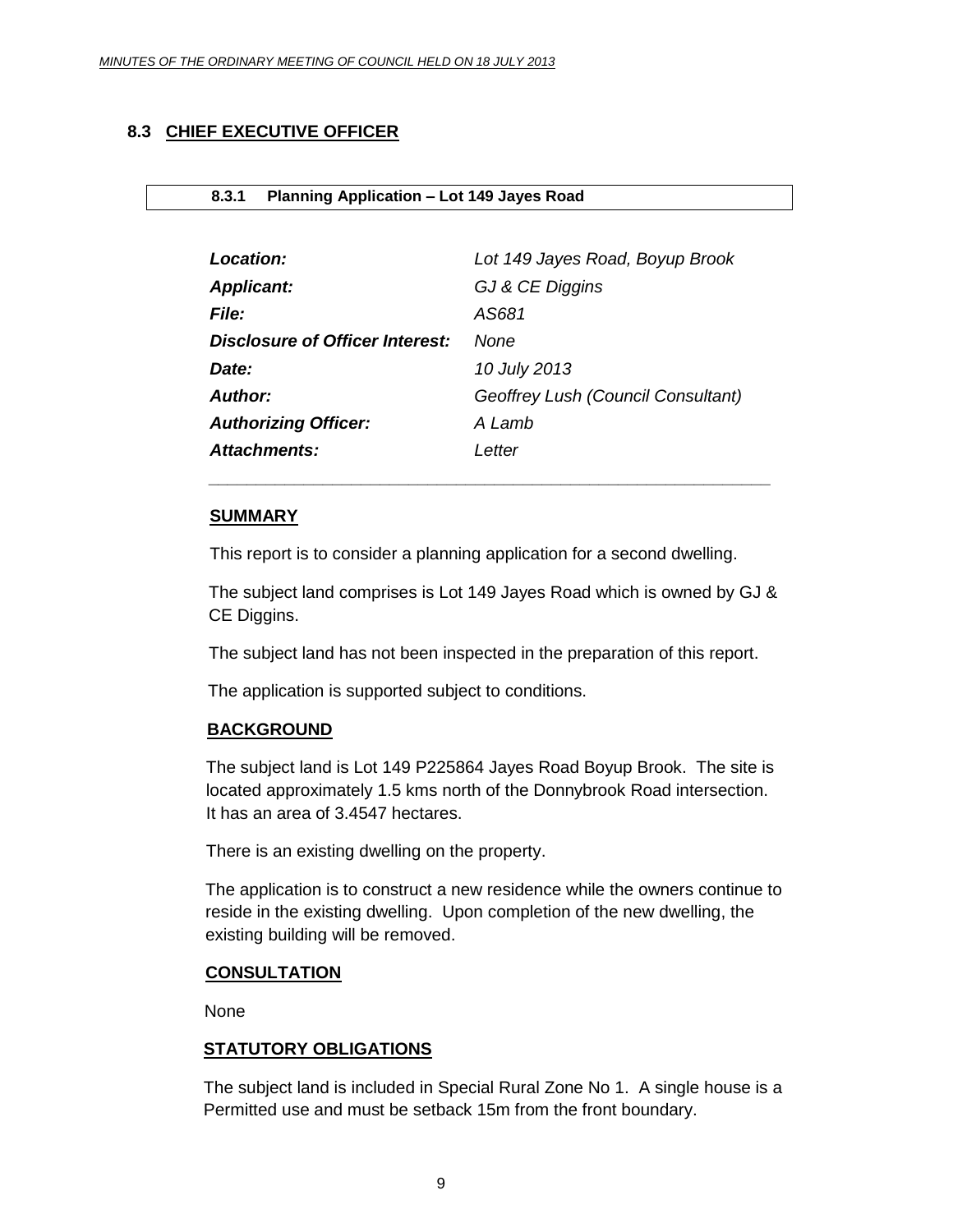# **COMMENT**

The development of a permanent second dwelling within Special Rural Zone No 1 is a prohibited use. In this instance there is no objection to the proposal on the basis that the existing dwelling will be removed from the property.

The temporary occupation of the existing dwelling is seen as being preferable to an owner builder living in a caravan or a shed.

# **POLICY IMPLICATIONS**

None

# **BUDGET/FINANCIAL IMPLICATIONS**

None

## **STRATEGIC IMPLICATIONS**

None

# **SUSTAINABILITY IMPLICATIONS**

**Environmental** 

There are no known significant environmental issues.

**Economic** 

There are no known significant economic issues.

**Social** 

There are no known significant social issues.

# **VOTING REQUIREMENTS**

Simple Majority

# **COUNCIL DECISION & OFFICER RECOMMENDATION – Item 8.3.1**

**MOVED: Cr Biddle SECONDED: Cr Imrie**

**That Council approve the development of a dwelling on Lot 149 P225864 Jayes Road Boyup Brook subject to the following conditions.**

- **1 Prior to construction commencing, plans of the proposed dwelling shall be submitted to and approved by the Shire.**
- **2 The proposed dwelling shall be setback a minimum distance of 15m from the front boundary.**
- **3 Within six months of the dwelling being completed to the satisfaction of Council, the existing dwelling shall be removed from the site.**
- **4 This approval shall expire if the development hereby permitted is not completed within two years of the date hereof, or within any extension of that time which, upon written application (made before or within 21 days after the expiry of the approval) to the Council, is granted by it in writing.**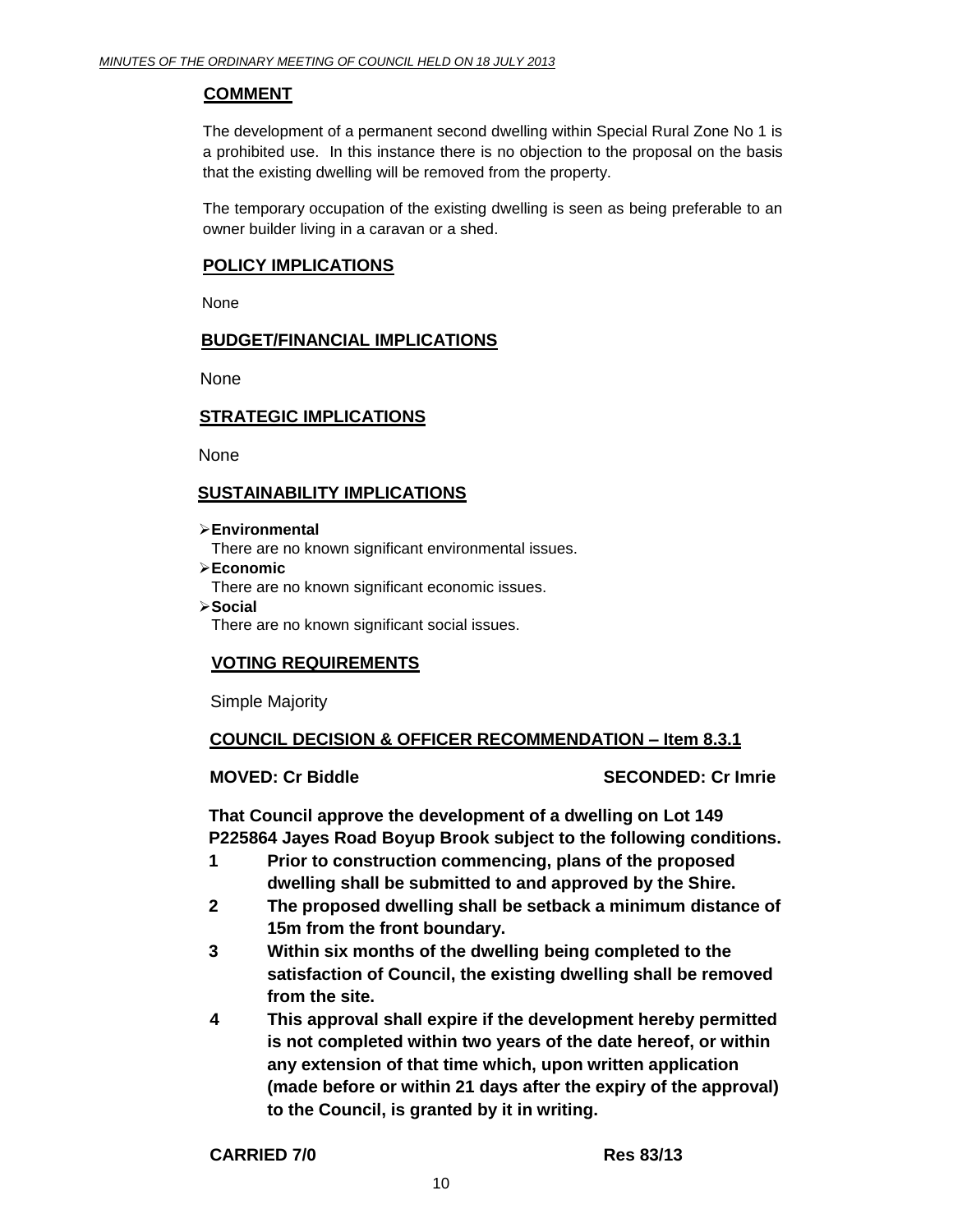#### <span id="page-10-0"></span>**8.3 2 Planning Application – 20 Gregory St Dinninup**

| Location:                       | No 20 Gregory St Dinninup          |
|---------------------------------|------------------------------------|
| <b>Applicant:</b>               | D Mills                            |
| <i>File:</i>                    | AS12297                            |
| Disclosure of Officer Interest: | None                               |
| Date:                           | 10 July 2013                       |
| Author:                         | Geoffrey Lush (Council Consultant) |
| <b>Authorizing Officer:</b>     | A Lamb                             |
| <b>Attachments:</b>             | 1 Location Plan                    |

*\_\_\_\_\_\_\_\_\_\_\_\_\_\_\_\_\_\_\_\_\_\_\_\_\_\_\_\_\_\_\_\_\_\_\_\_\_\_\_\_\_\_\_\_\_\_\_\_\_\_\_\_\_\_\_\_\_\_\_*

#### **SUMMARY**

This report is to consider a planning application for an oversized shed. The subject land is No 20 Gregory Street Dinninup which is owned by D Mills

The subject land has not been inspected in the preparation of this report.

The application is supported subject to conditions.

#### **BACKGROUND**

The subject land is No 20 Gregory Street Dinninup as shown on the location plan contained as Attachment 1. This is Lot 42 P222385 which has an area of 960 sqm.

There is an existing dwelling on the property.

The proposed garage is for the storage of vehicles and it will have an area of 65 sqm. It will be setback 1m from the boundary and the apex of the gable will be 4.83m high.

#### **CONSULTATION**

The applicant has provided letters of support from the adjoining property owners.

#### **STATUTORY OBLIGATIONS**

The subject land is included in the Urban zone in Town Planning Scheme No 2. A residential coding of R15 applies in this zone.

#### **COMMENT**

The issue with the proposed shed is the height. The walls will be 4.2m high while the top of the gable will be 4.83m high. The applicant has indicated that this is required to provide for storage areas above the vehicles.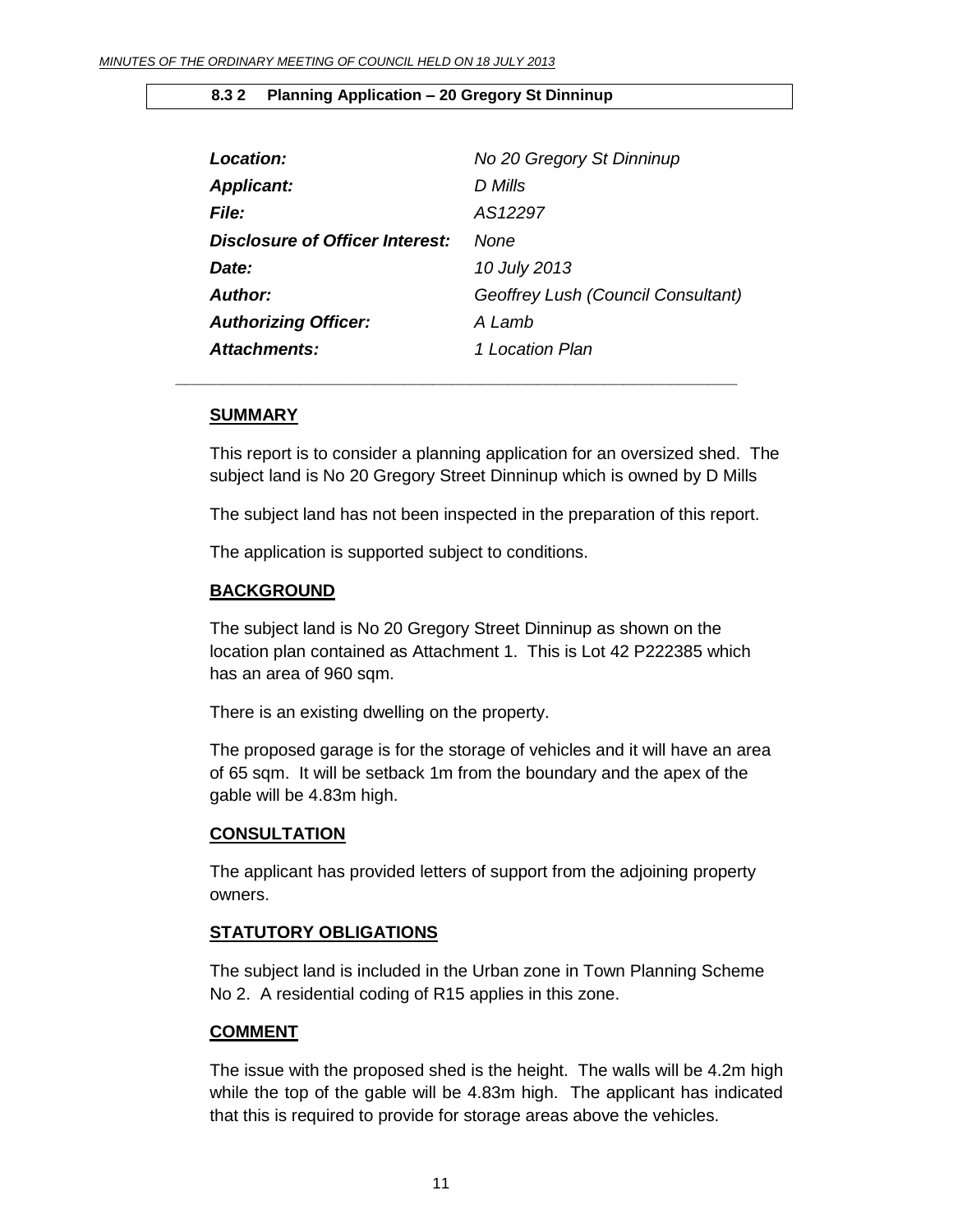The height of the roof is also lower than the gable on the adjoining house which is 5.8m high.

There is an existing car port which has an area of 25sqm. The total floor area of the outbuildings is 90 sqm which complies with Council's policy.

As there is no objection from the neighboring owners the application is supported.

# **POLICY IMPLICATIONS**

Council Policy P04 Outbuildings is applicable to the proposal. This states that the maximum area of an outbuilding. This states that on lots of less than 1,012 sqm the maximum permissible outbuilding area dimensions will be as follows:

- Individual area of 80 sqm;
- Maximum combined area of 100 sqm;  $\bullet$
- Maximum height of 3.0m;
- Minimum front setback of 6m; and
- Minimum side setback of 1m.

Structures which do not comply with the above standard shall be subject to a planning application for the Council to consider on its merits.

# **BUDGET/FINANCIAL IMPLICATIONS**

None

# **STRATEGIC IMPLICATIONS**

None

# **SUSTAINABILITY IMPLICATIONS**

- **Environmental**  There are no known significant environmental issues.
- **Economic**  There are no known significant economic issues.
- **Social**  There are no known significant social issues.

# **VOTING REQUIREMENTS**

Simple Majority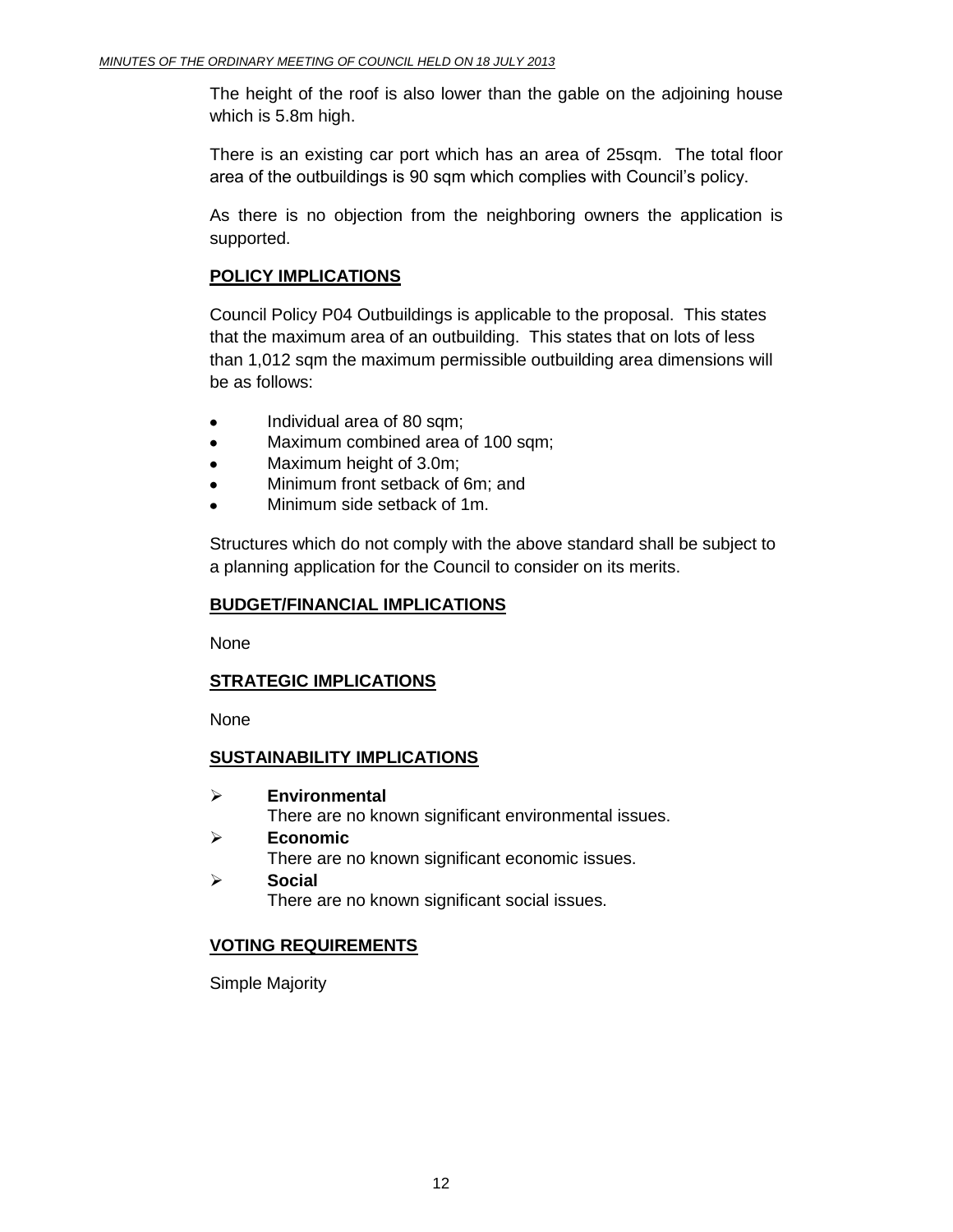# **COUNCIL DECISION & OFFICER RECOMMENDATION – Item 8.3.2**

# **MOVED: Cr Imrie SECONDED: Cr Walker**

**That Council approve the development of a garage/outbuilding Lot 42 P222385 Gregory Street Dinninup subject to the following conditions.**

- **1 The development hereby approved shall occur generally in accordance with the plans and specifications submitted with the application and these shall not be altered or modified without the prior written approval of the Council.**
- **2 Any use, additions to and further intensification of any part of the building or land (not the subject of this consent) shall be subject to a further development application and consent for that use.**
- **3 The outbuildings hereby permitted shall only be used for purposes incidental to the residential or rural use of the property and shall not be used for any commercial or industrial purpose.**
- **4 The site shall be so ordered and maintained as not to prejudicially affect the amenity of the locality by reason of appearance.**
- **5 This approval shall expire if the development hereby permitted is not completed within two years of the date hereof, or within any extension of that time which, upon written application (made before or within 21 days after the expiry of the approval) to the Council, is granted by it in writing**

**CARRIED 7/0 Res 84/13**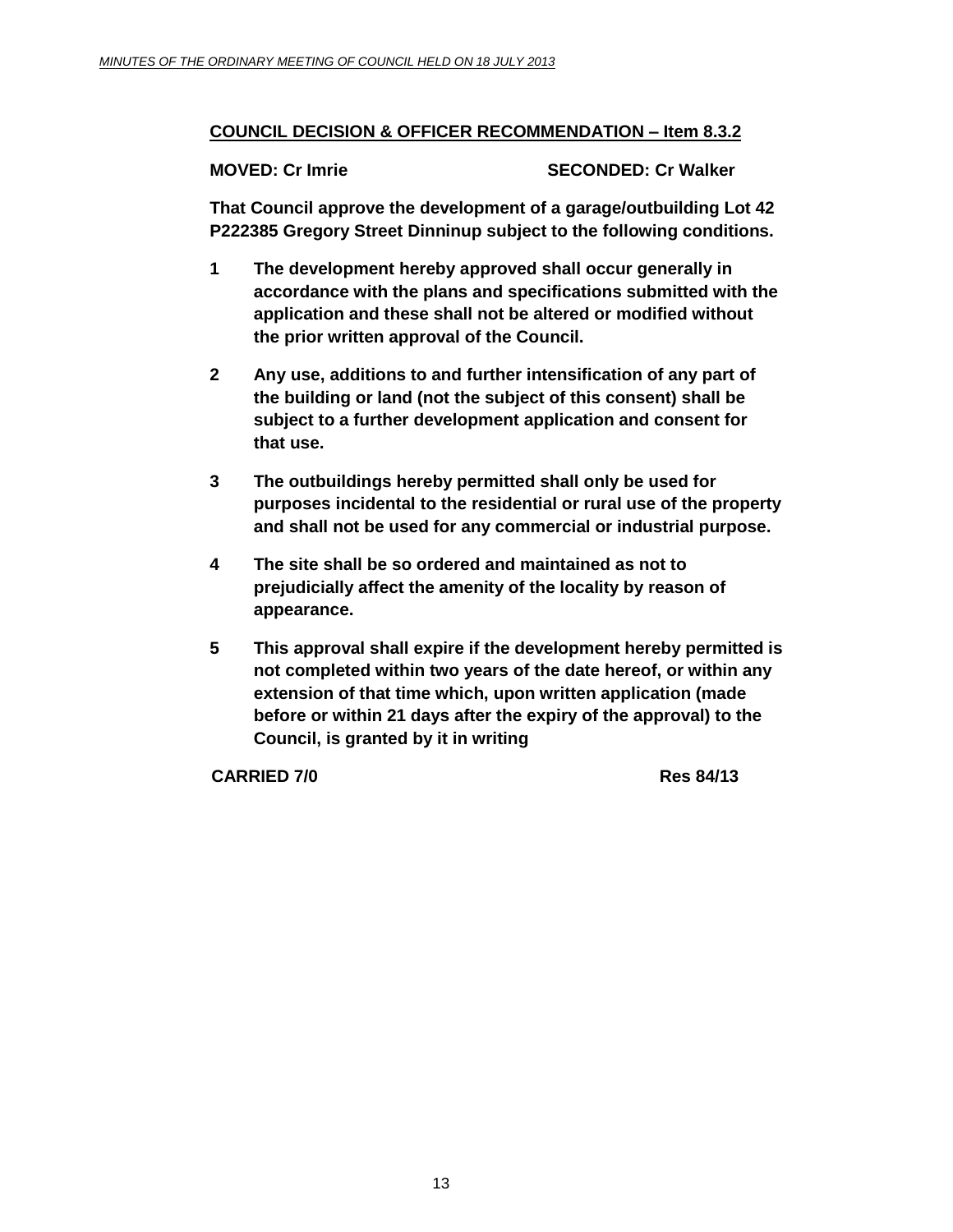#### <span id="page-13-0"></span>**8.3.3 WALGA 2013 AGM**

| Location:                       | N/a                |
|---------------------------------|--------------------|
| <b>Applicant:</b>               | N/a                |
| <b>File:</b>                    |                    |
| Disclosure of Officer Interest: | None               |
| Date:                           | 17 July            |
| Author:                         | Alan Lamb          |
| <b>Authorizing Officer:</b>     | Not applicable     |
| Attachments:                    | Conference motions |

#### **SUMMARY**

The purpose of this report is to put before Council motions to the WALGA AGM in case it wants to influence or direct its voting delegates on how to vote.

\_\_\_\_\_\_\_\_\_\_\_\_\_\_\_\_\_\_\_\_\_\_\_\_\_\_\_\_\_\_\_\_\_\_\_\_\_\_\_\_\_\_\_\_\_\_\_\_\_\_\_\_\_\_\_\_\_\_\_

#### **BACKGROUND**

Last month, Council resolved that Cr Oversby and Cr Kaltenrieder be appointed as voting delegates for the Western Australian Local Government Association Annual General Meeting.

#### **COMMENT**

It is recommended that Council not give any firm direction to its delegates, unless there is a strong reason for doing so, because more information will no doubt come to light at the meeting. Often the debate or late information puts an entirely different light on a matter and it is suggested that delegates should be able to take this into account. Having said this though, it is Council's right to direct the vote.

Council may wish to go through the agenda items and give delegates an indication of its collective preference with regard to the voting.

#### **CONSULTATION**

Nil

#### **STATUTORY OBLIGATIONS**

Nil

#### **POLICY IMPLICATIONS**

Nil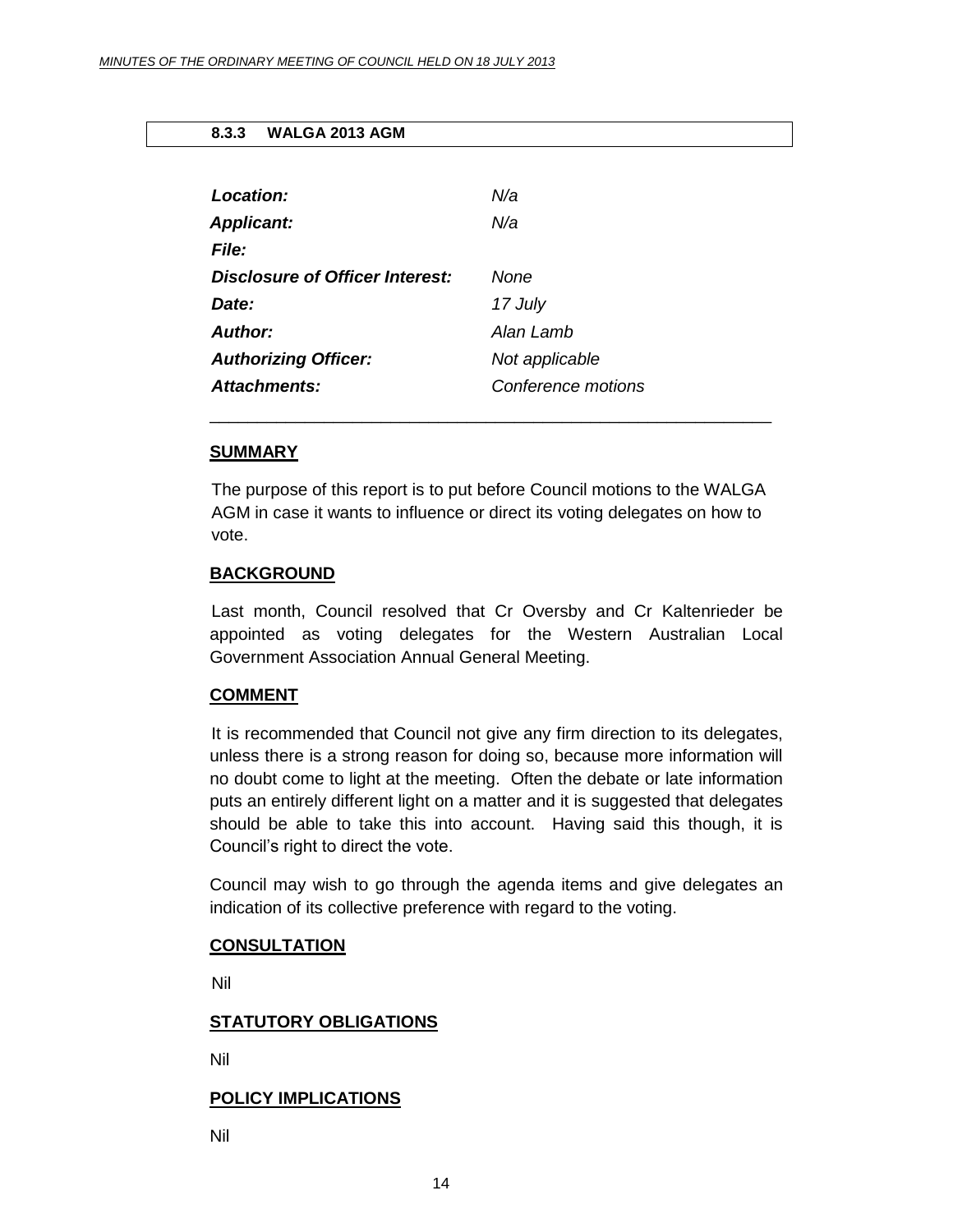#### **BUDGET/FINANCIAL IMPLICATIONS**

Nil

# **STRATEGIC IMPLICATIONS**

Nil

# **SUSTAINABILITY IMPLICATIONS**

- **Environmental** There are no known significant environmental issues.
- **Economic** There are no known significant economic issues.
- **Socia**l There are no known significant social issues.

# **VOTING REQUIREMENTS**

Simple majority

**COUNCIL DECISION & OFFICER RECOMMENDATION – Item 8.3.3**

**MOVED: Cr Biddle SECONDED: Cr Kaltenrieder**

**That Council receives the report.** 

**CARRIED 7/0 Res 85/13**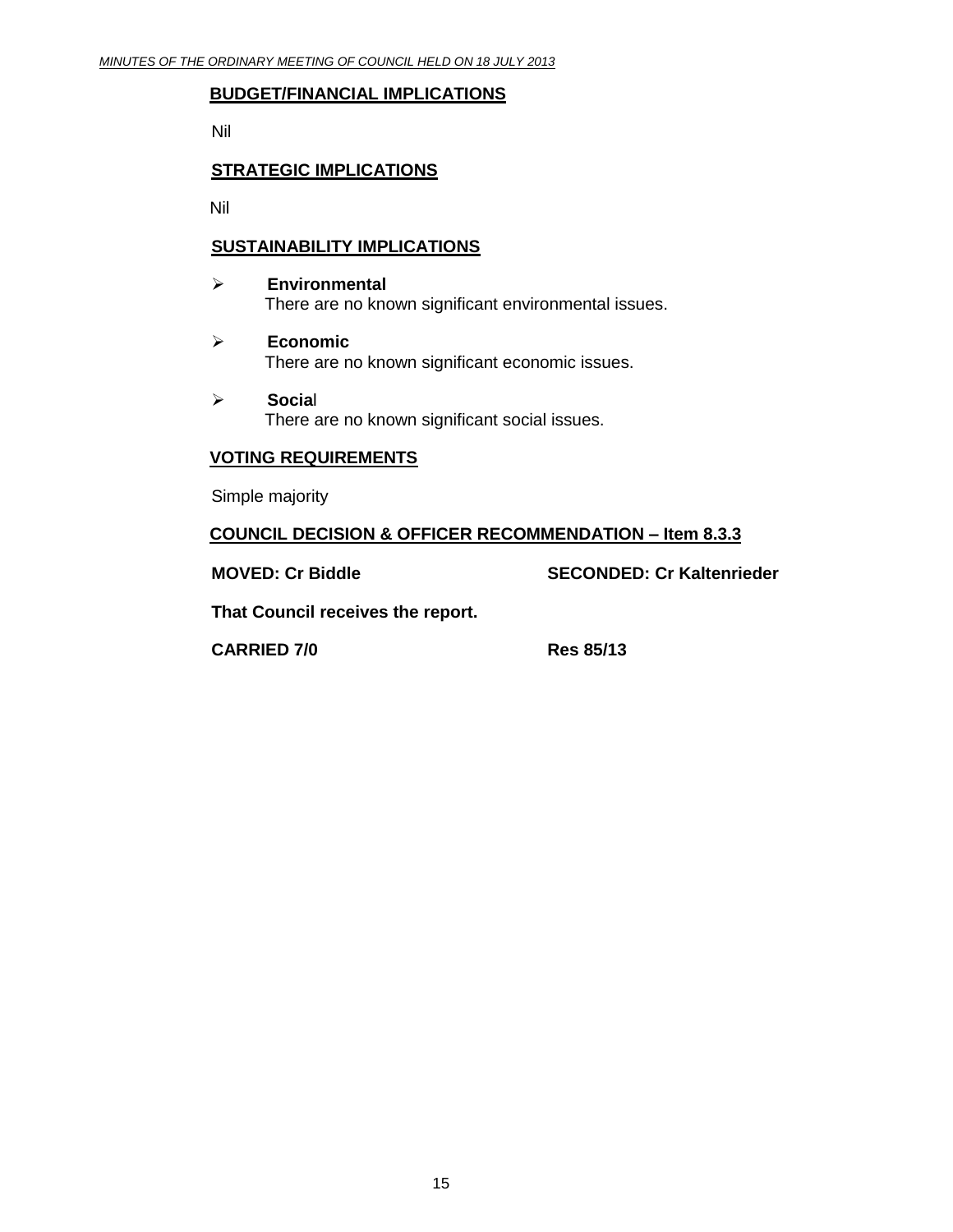#### <span id="page-15-0"></span>**8.3.4 Regional Development Australia Fund Round 5**

| Location:                       | N/a                                                                    |
|---------------------------------|------------------------------------------------------------------------|
| <b>Applicant:</b>               | N/a                                                                    |
| <b>File:</b>                    |                                                                        |
| Disclosure of Officer Interest: | None                                                                   |
| Date:                           | 11 July 2013                                                           |
| Author:                         | Alan Lamb                                                              |
| <b>Authorizing Officer:</b>     | Not applicable                                                         |
| <b>Attachments:</b>             | Grant details and copy of relevant part<br>of long term financial plan |

#### **SUMMARY**

The purpose of this report is to advise Council of this grant opportunity and seek approval to lodge an application.

\_\_\_\_\_\_\_\_\_\_\_\_\_\_\_\_\_\_\_\_\_\_\_\_\_\_\_\_\_\_\_\_\_\_\_\_\_\_\_\_\_\_\_\_\_\_\_\_\_\_\_\_\_\_\_\_\_\_\_

#### **BACKGROUND**

As will be seen from the attached, Council is eligible for a grant of \$54,917. Applications close 22 July 2013, there is a requirement for part funding by applicant and the funded project must be completed by 31 December 2016.

#### **COMMENT**

Council's attention is drawn to the attached excerpt from the LTFP and in particular the capital projects for 2013/14. It should be noted that whilst there may be a number of projects that could benefit from this funding some things have other funding opportunities. The town hall is one example, whilst it is in need of a fair amount of work we have Lotteries Commission funding opportunities going forward and the strategy may be to work within the bounds of these. Also it should be noted that Council has not done its 13/14 budget as yet and so the plan is no more than a guide.

Items that jump out as being potential candidates for this funding are:

- In the area of roads infrastructure there is the Inglis Street  $\bullet$ footpath which is set at \$50,000 in the plan but could be expanded. The study on this has not been completed as yet and so Council may wish to wait till it sees more detail and so may shelve this project at budget time. Also this detail would be necessary for the application.
- The sewerage project is a contender and could benefit from additional grant funding. This project is reliant on the 13/14 CLGF grants being made available and there is some question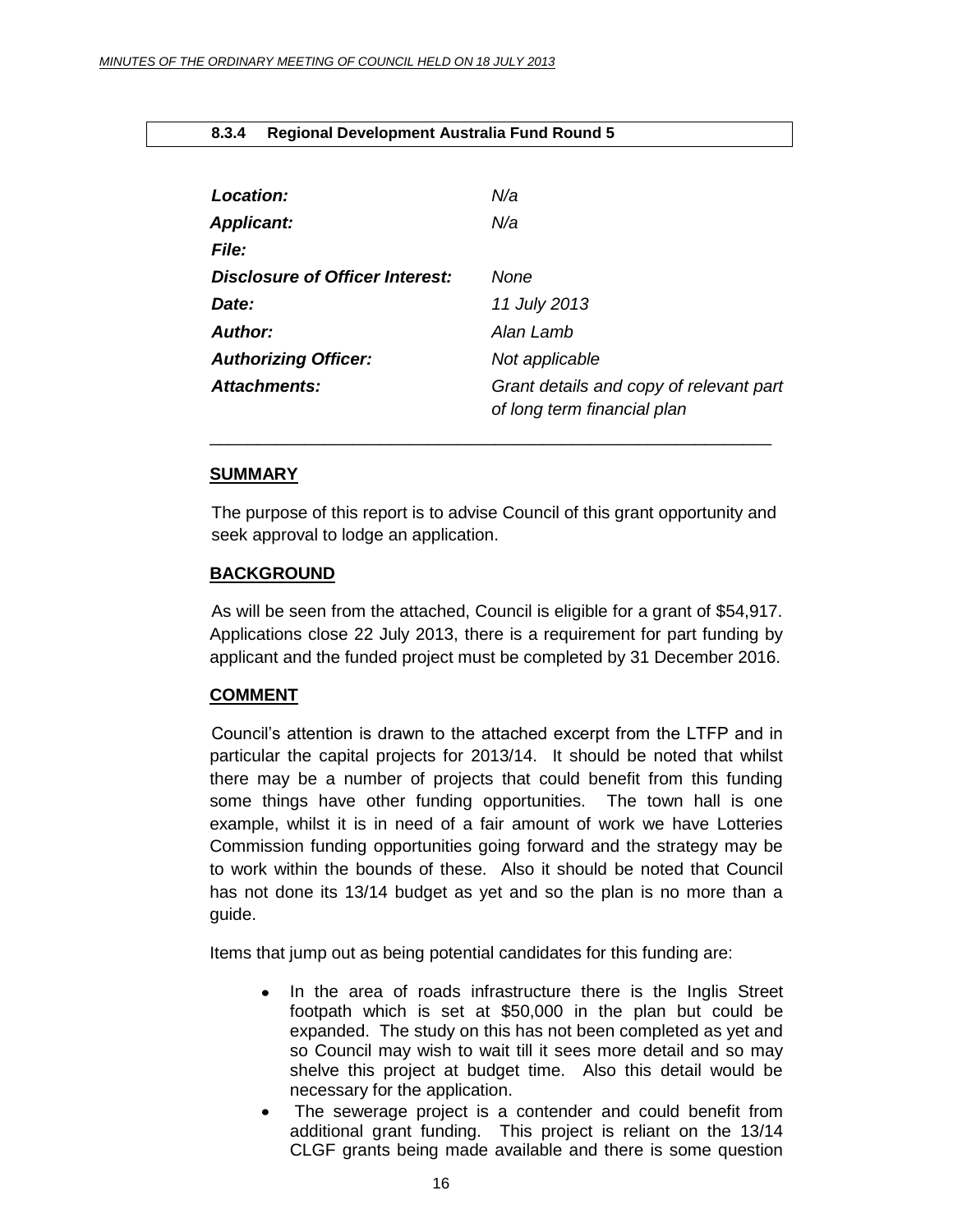over this. However, there may be replacement funding opportunities if the CLGF is not available and sewerage was mentioned as an area where the state government will look to spend funds. On balance it is suggested that this project should be considered for the RDA grant.

- Swimming pool upgrades pumps and heating for the existing facility. Administration will be working on a Department for Sport and Recreation application for this and so an element of Commonwealth funding might be a good mix. Given the moves for a separate, heated and covered facility at the pool Council may well shelve at least the heating aspect of these works, and as the pump costs are in the order of \$30,000 and so this may not be an option.
- There is a new ablution facility for the caravan park but the  $\bullet$ Council funded study for that and the flax mill has not been done as yet and so Council has no firm plan or proposal before it for this new facility. It is suggested that the lack of detail to hand would make the application process difficult and so, on balance, this project may not be seen as a good candidate.
- Whilst not shown in the LTFP, Council has committed to works at the Music Park. The value of the commitment is \$109,000 and so this may be a possibility. Between the time of writing and the meeting though, we will see what if any impact the RDA round 3 funding already approved may have on this as an option.
- Council could look to bring forward a project planned for a future year or look to do something it might otherwise not have done. One project that Council might consider bringing forward, or committing to spend this grant in 14/15, is further works on the Water Harvesting Project. Two of the three dams have been substantially improved, as has town drainage, thanks to CLGF grants. The third, the old railway dam, still leaks and the catchment needs work to improve drainage. This dam could be set up to service Sandakan Park and so improve this central feature in town. The LTFP shows this project as being funded from CLGF but there is no guarantee there will be any CLGF grants going forward. If there is, a Commonwealth funding component would enhance Council's application.

On balance then it is suggested that two projects stand out as being options for this unexpected funding. One being the sewerage project and the other being the water harvesting. As we already have letters of support and a great deal of information pulled together for the sewerage project it is recommended that Council approve a funding application be lodged for this project

# **CONSULTATION**

The author has spoken with the funding provider and staff.

# **STATUTORY OBLIGATIONS**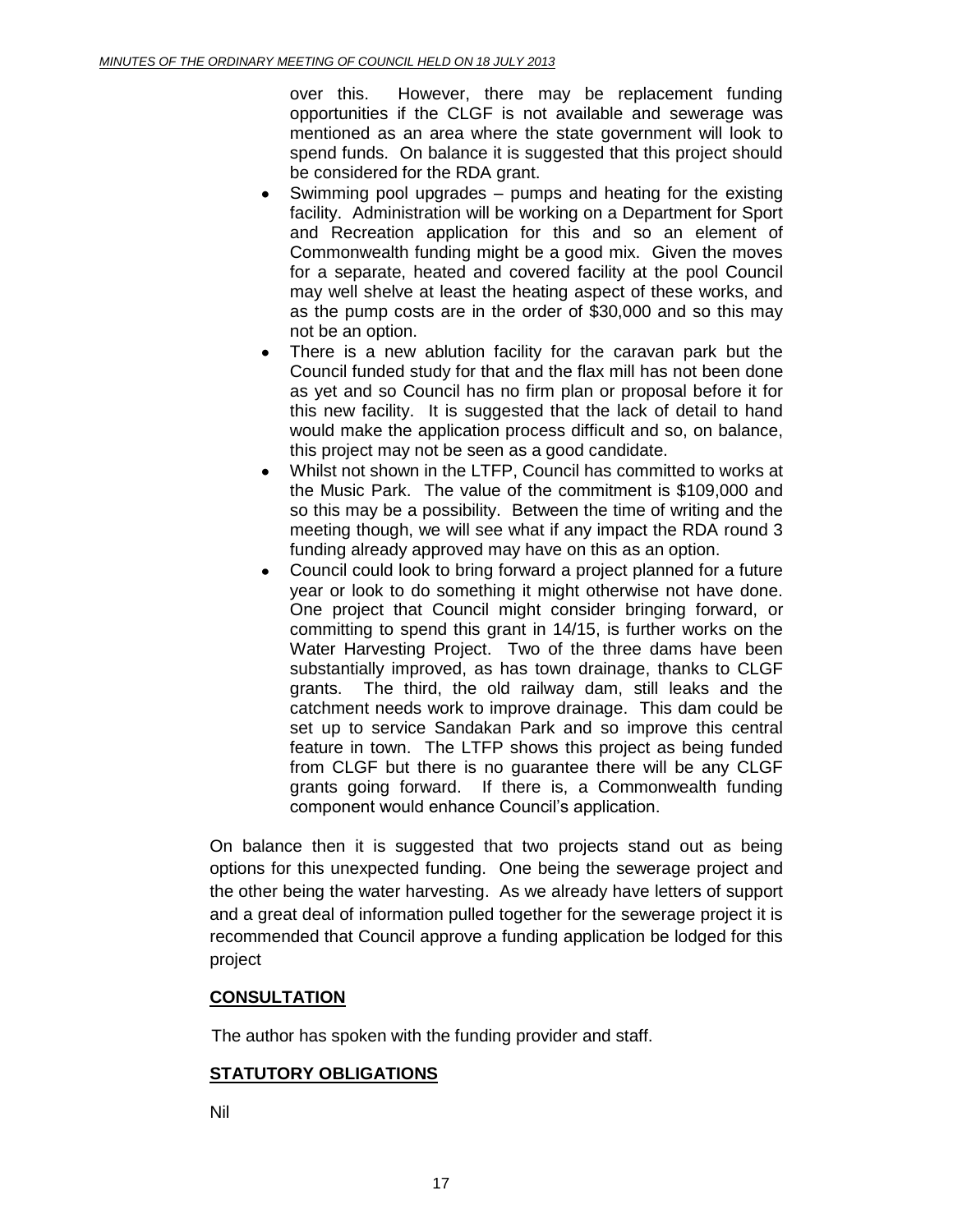# **POLICY IMPLICATIONS**

Nil

# **BUDGET/FINANCIAL IMPLICATIONS**

Nil as the budget has not been adopted as yet and any decision made in relation to this would be included in the draft budget put to Council.

## **STRATEGIC IMPLICATIONS**

Nil

## **SUSTAINABILITY IMPLICATIONS**

- **Environmental** There are no known significant environmental issues.
- **Economic** There are no known significant economic issues.
- **Socia**l There are no known significant social issues.

# **VOTING REQUIREMENTS**

Simple majority – Council is not committing to funds

# **COUNCIL DECISION & OFFICER RECOMMENDATION – Item 8.3.4**

**MOVED: Cr Biddle SECONDED: Cr Kaltenrieder**

**That Council approve of an application being made under the Regional Development Australia Round 5 funding program for grant funding for its proposed Boyup Brook town sewerage project.**

**CARRIED 7/0 Res 86/13**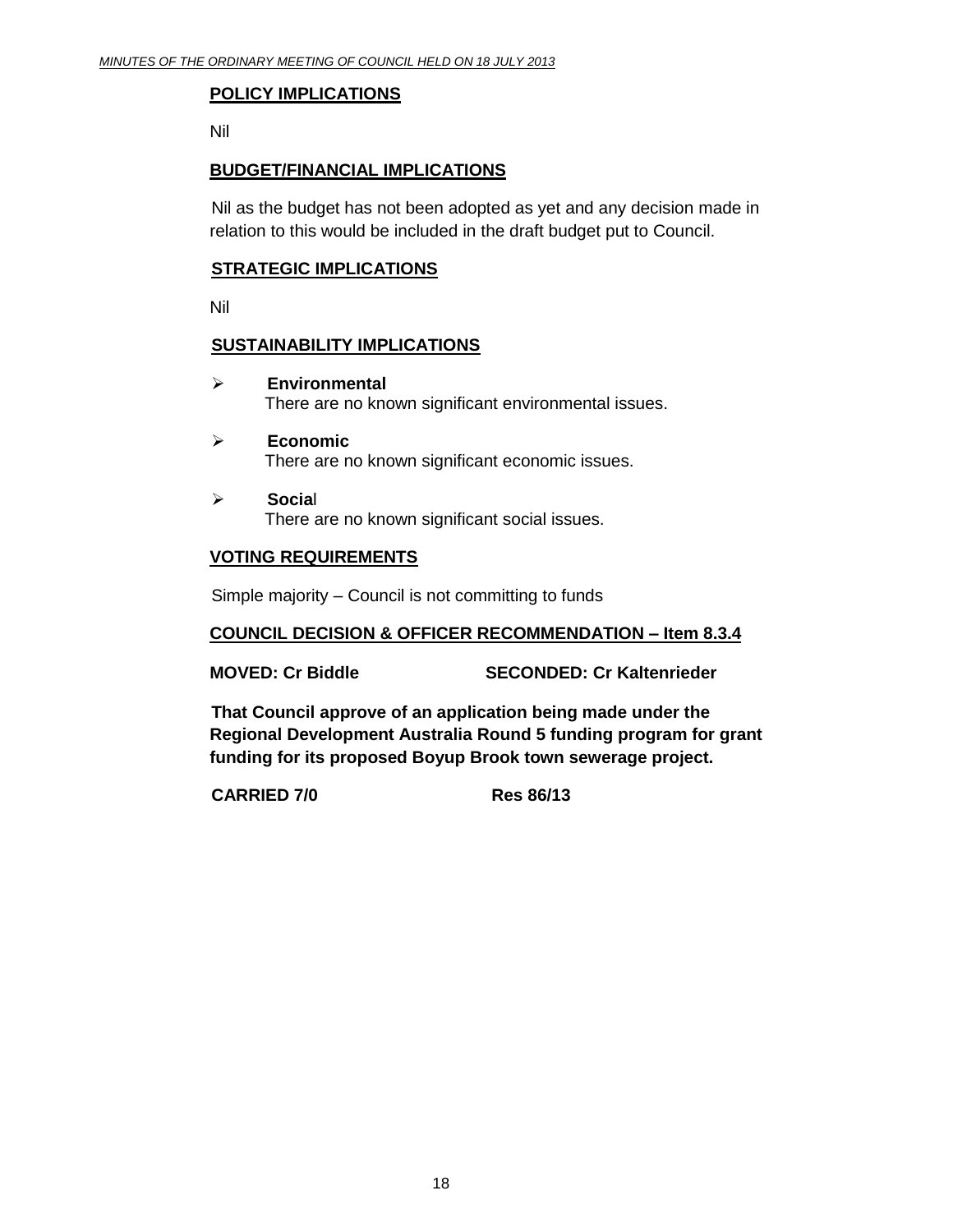#### <span id="page-18-0"></span>**8.3.5 Festival Ablution Facility**

| Location:                       | <b>Festival/Sporting precinct</b> |
|---------------------------------|-----------------------------------|
| <b>Applicant:</b>               | N/a                               |
| <b>File:</b>                    |                                   |
| Disclosure of Officer Interest: | None                              |
| Date:                           | 11 July 2013                      |
| Author:                         | Alan Lamb                         |
| <b>Authorizing Officer:</b>     | Not applicable                    |
| <b>Attachments:</b>             | Nil                               |

#### **SUMMARY**

The purpose of this report is to put before Council the matter of a forecast over run in costs for this project with the recommendation that Council approve the additional expenditure in order to have all works completed.

\_\_\_\_\_\_\_\_\_\_\_\_\_\_\_\_\_\_\_\_\_\_\_\_\_\_\_\_\_\_\_\_\_\_\_\_\_\_\_\_\_\_\_\_\_\_\_\_\_\_\_\_\_\_\_\_\_\_\_

#### **BACKGROUND**

The facility in question was funded as part of the 2011/12 CLGF, regional portion, program. \$136,434 of the funding was apportioned to this project and Council added \$5,000 from its own funds (planned to come from reserves).

Plans were drawn up with the budget constraint in mind but when tenders were called it was apparent that the design could not be achieved within budget. All tendered prices were substantially higher than expected.

This was reported to Council in October 2012, and Council resolved as follows;

# **Council approve the Chief Executive Officer to negotiate with a local supplier to cost a new ablution facility in line with Council's adopted design and report back to Council.**

The matter came back to Council in November 2012 with the following brief report;

*The Chief Executive Officer (CEO) contacted a local supplier of building services and the proposal is to purchase two transportable ablution facilities and have them on site and operational by the 2013 Country Music Festival. To then at a later date and before 30 June 2013, erect a gable roof structure over the two units and build unisex disabled persons ablution*  facility between the two units, then clad the walls of all structures with *custom orb (or the like). The intension is that the project be managed by*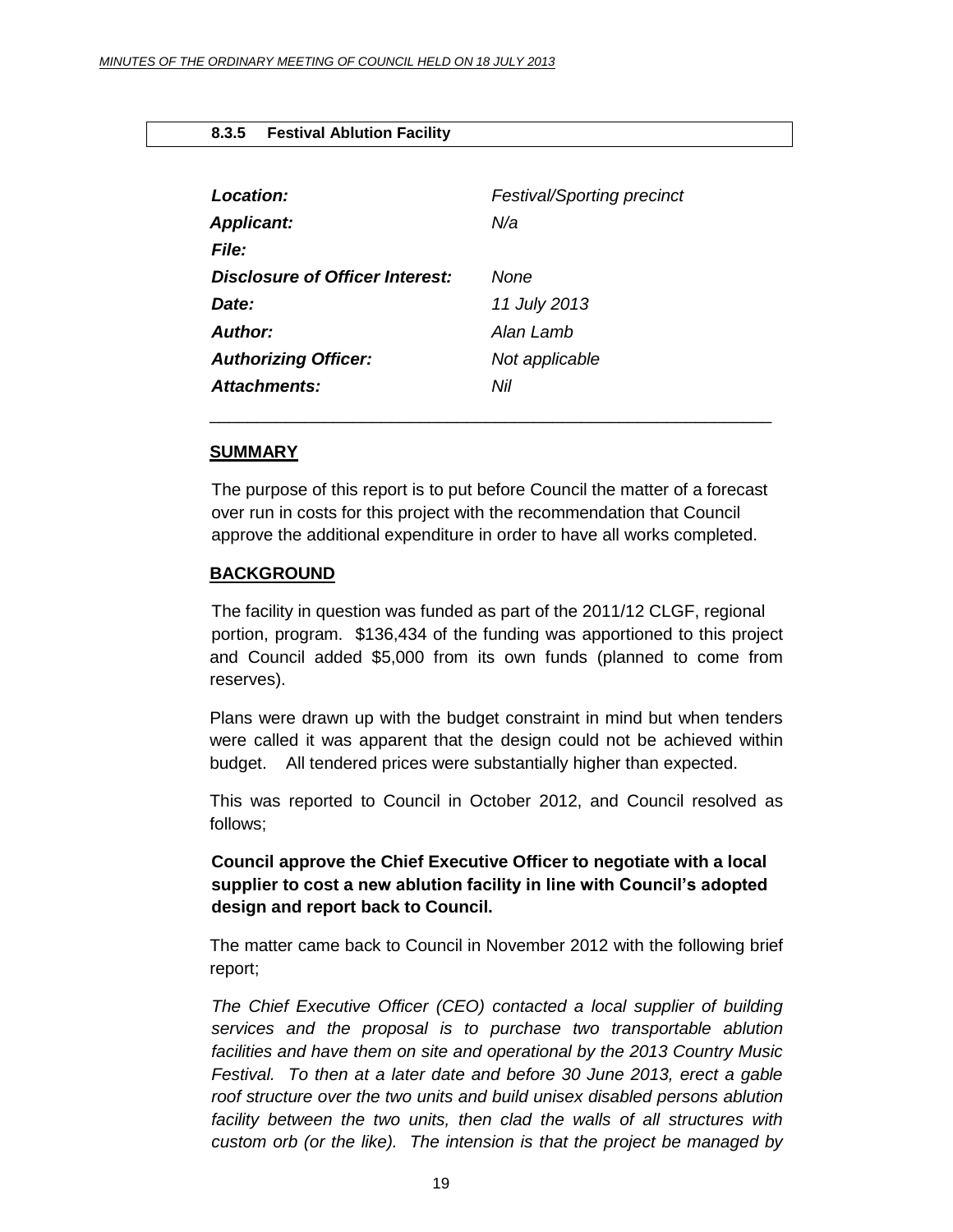*the local builder and it appears possible to have the project completed within or near to the budget provision of \$140,000.* 

*There are some options regarding the configuration of the ablution*  facilities and so Council may wish to delegate two Members to work with *the CEO and the local builder to decide on the configuration. It is noted that changes may result in the cost being more than the budget and the intention is to come back to Council for approval of additional funding in 2013 if there is a need to do so.*

Council resolved as follows;

# **That Council**

- **1. appoint Garry Chambers to project manage the Ablution Facility – Recreation Grounds/Music Park project with the aim of delivering an appropriate and complying ablution facility within budget provisions.**
- **2. appoint Cr Aird & Cr O'Hare to work with the Chief Executive Officer and the builder on the optimum configuration for the transportable ablution units.**

# **COMMENT**

As Councillors will be aware, two transportable buildings were sourced and despite efforts to have them here and sited prior to the Country Music Festival they did not arrive in time.

The supplier, Ausco, has now provided a price to supply a disabled facility, site all buildings, and provide and install a central deck and a gabled roof. Based on this plus estimates for plumbing, electrical and a ramp/sets access the costs will exceed budget by \$33,000. If the expenditure was expected to run over by less than 10% of the budget provision administration would have proceeded but as the anticipated over run is more than this margin (10% is \$14,234 and the anticipated cost is \$19,000 more than this) the matter has been brought back to Council for approval to spend the additional funds.

This expenditure will see the project completed but there is the option of deleting the roof and this is expected to save in the order of \$20,000 (a breakdown of costs has been requested from the supplier and should be available for the meeting day. Deleting the roof will bring the project costs back closer to budget but will result in the project not being completed.

The roof will protect the decking area, the doorways and other aspects of the transportable units. It will also reduce the heat build-up in summer in the transportable units.

It may be an option for a community group or club to do the decking and or the roof but it is suggested that there will be warranty and, perhaps, safety implications with this option.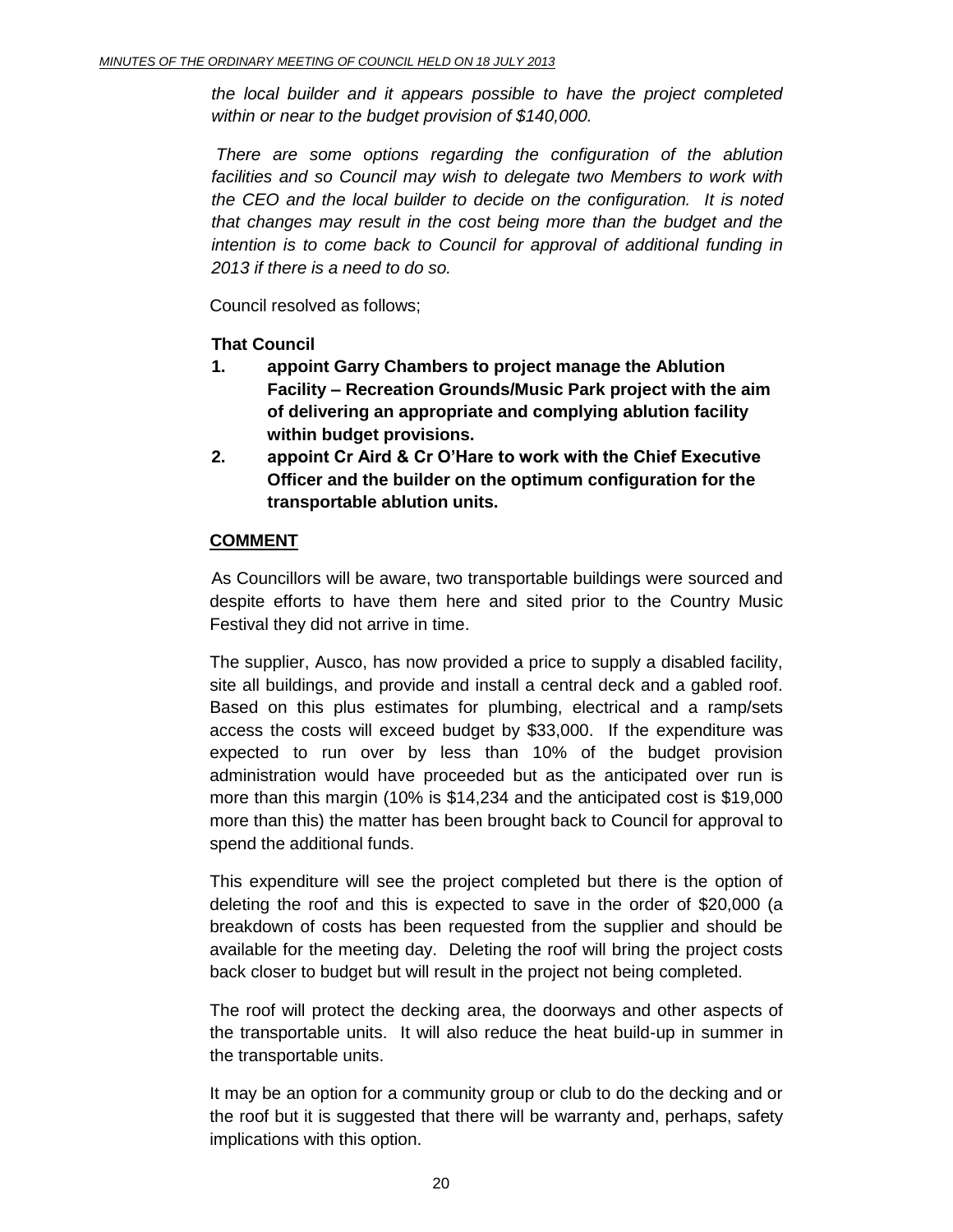## **CONSULTATION**

The author has spoken with the two Councillors appointed for this project, the project manager and others throughout this project and, at the time of writing, needed to speak to one Councillor about this aspect.

## **STATUTORY OBLIGATIONS**

Nil

## **POLICY IMPLICATIONS**

Nil

## **BUDGET/FINANCIAL IMPLICATIONS**

Council budgeted \$141,343 in 2012/13 for this project. At 30 June 2013 \$85,549 of this had been spent leaving \$55,794 to carry forward to 2013/14 to complete the project.

Based on quotations and estimates from service providers, the cost of the disabled facility, transportation, siting of the three units, supply and installation of decking and the gabled roof will be \$61,564, The supply and installation of hot water systems plus connections for the three units will be \$15,000 and the electrical connections will be \$3,000. The access ramp and steps will be in the order of \$10,000.

The breakdown of the \$61,564 is expected to be, transport and siting \$6,000, decking \$15,000 and roof \$20,000. The disabled facility is \$20,242.

# **STRATEGIC IMPLICATIONS**

Nil

# **SUSTAINABILITY IMPLICATIONS**

- **Environmental** There are no known significant environmental issues.
- **Economic** There are no known significant economic issues.
- **Socia**l

There are no known significant social issues.

#### **VOTING REQUIREMENTS**

Absolute majority

#### **COUNCIL DECISION & OFFICER RECOMMENDATION – Item 8.3.5**

# **MOVED: Cr Aird SECONDED: Cr O'Hare**

**That Council approve the expenditure on an additional \$33,000 on the Festival Ablution Facilities project.** 

#### **CARRIED BY ABSOLUTE MAJORITY 7/0 Res 87/13**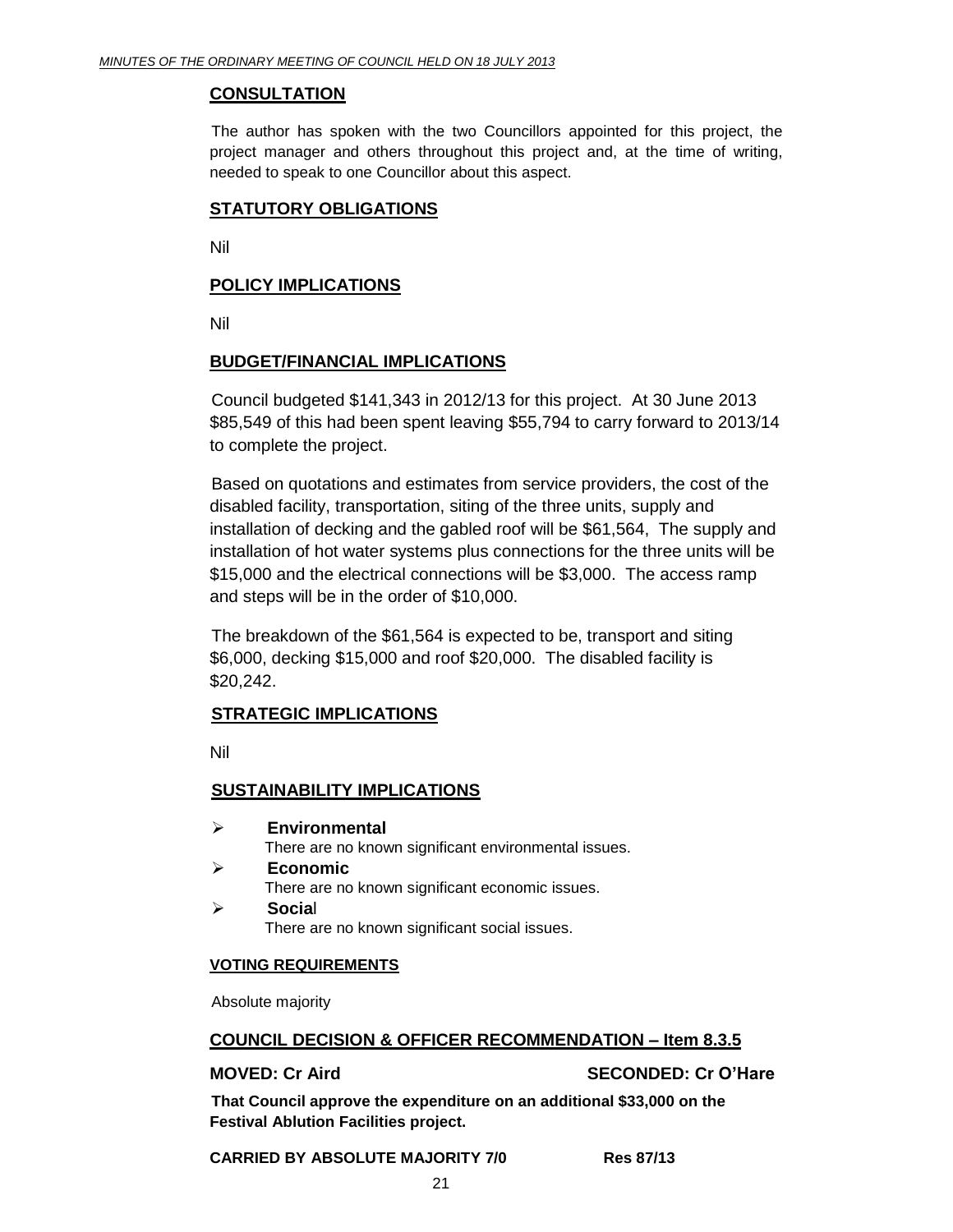## <span id="page-21-0"></span>**9 COMMITTEE REPORTS**

# <span id="page-21-1"></span>**9.1.1 Minutes of the Annual Awards Committee**

| Location:                       | Shire of Boyup Brook |
|---------------------------------|----------------------|
| <b>Applicant:</b>               | N/A                  |
| <b>File:</b>                    |                      |
| Disclosure of Officer Interest: | Nil                  |
| Date:                           | 10 July 2013         |
| Author:                         | Alan Lamb - CEO      |
| <b>Attachments:</b>             | Yes – Minutes        |

## **BACKGROUND**

An Annual Awards Committee meeting was held on 23 May 2013.

Minutes of the meeting are laid on the table and circulated.

#### **COUNCIL DECISION & OFFICER RECOMMENDATION – ITEM 9.1.1**

*\_\_\_\_\_\_\_\_\_\_\_\_\_\_\_\_\_\_\_\_\_\_\_\_\_\_\_\_\_\_\_\_\_\_\_\_\_\_\_\_\_\_\_\_\_\_\_\_\_\_\_\_\_\_\_\_\_\_\_\_*

#### **MOVED: Cr Biddle SECONDED: Cr Kaltenrieder**

That the minutes of the Annual Awards Committee meeting held on 23 May 2013 be received.

CARRIED 7/0 Res 88/13

#### **COMMITTEE RECOMMENDATION**

That Council adopt the following draft Annual Award – Process **Policy** 

| POLICY NO.                   | <b>O.11</b>                                     |
|------------------------------|-------------------------------------------------|
| <b>POLICY</b>                | <b>Annual Award - Process</b>                   |
| <b>SUBJECT</b>               |                                                 |
| ADOPTION DATE   17 June 2004 |                                                 |
|                              | VARIATION DATE   21 December 2007, 20 June 2013 |
| <b>REVIEW BY</b>             | 21 June 2015                                    |
| <b>DATE</b>                  |                                                 |

# **Objective**

**To determine guidelines for acknowledging distinguished performance/ outstanding achievement/ positive contributions to the community by residents.**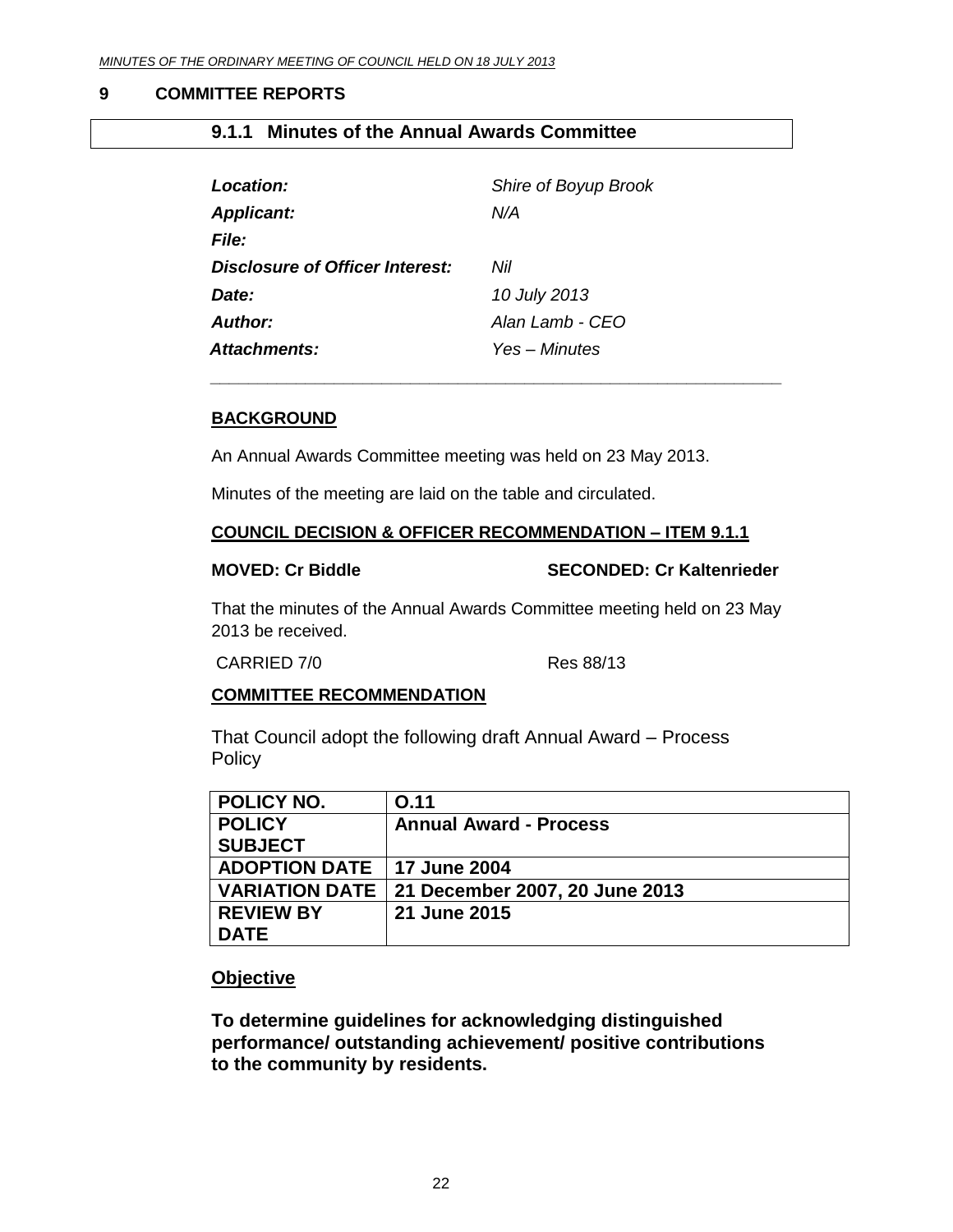# **Committee**

**Following the general elections every two years, Council will establish an Annual Awards Committee and the Committee shall comprise four (4) Councillors.**

# **Advertisement and Promotion**

**The Shire should actively promote Australia Day and the Awards, and the Committee is to determine the mode of advertising within budgetary constraints.**

**The Committee will review Nomination Forms and may make changes as it determines.**

# **Nominations**

**The Shire will annually invite nominations for the following Awards:-** 

- **Citizen of the Year**
- **Young Achiever of the Year**
- **Sports Person of the Year**

**The Committee may also:**

- $\bullet$ **Invite nominations for an additional category which it feels is significant to the community.**
- **Recommend to the Shire President that a President's Award**   $\bullet$ **should be made to a person who was a resident in the Shire for a substantial amount of time, and while here made a significant contribution or achievement, or who subsequently made a significant achievement in any field or location.**

**Notes:** 

- **(1) The committee may make an award to more than one person in a category if they are from the same family, or in a group.**
- **(2) There is no restriction on the number of nominations in a category which must be received before an award can be made.**
- **(3) An Awardee may receive another award in the same category at a later date.**
- **(4) An Awardee may receive an award in a different category at a later date.**
- **(5) It's assumed that recommendations regarding a President's Award will be rare.**

**Nominations must be in a sealed envelope marked "confidential", and received by the Chief Executive Officer no later than 4.00pm on the 21st day of November of each year.**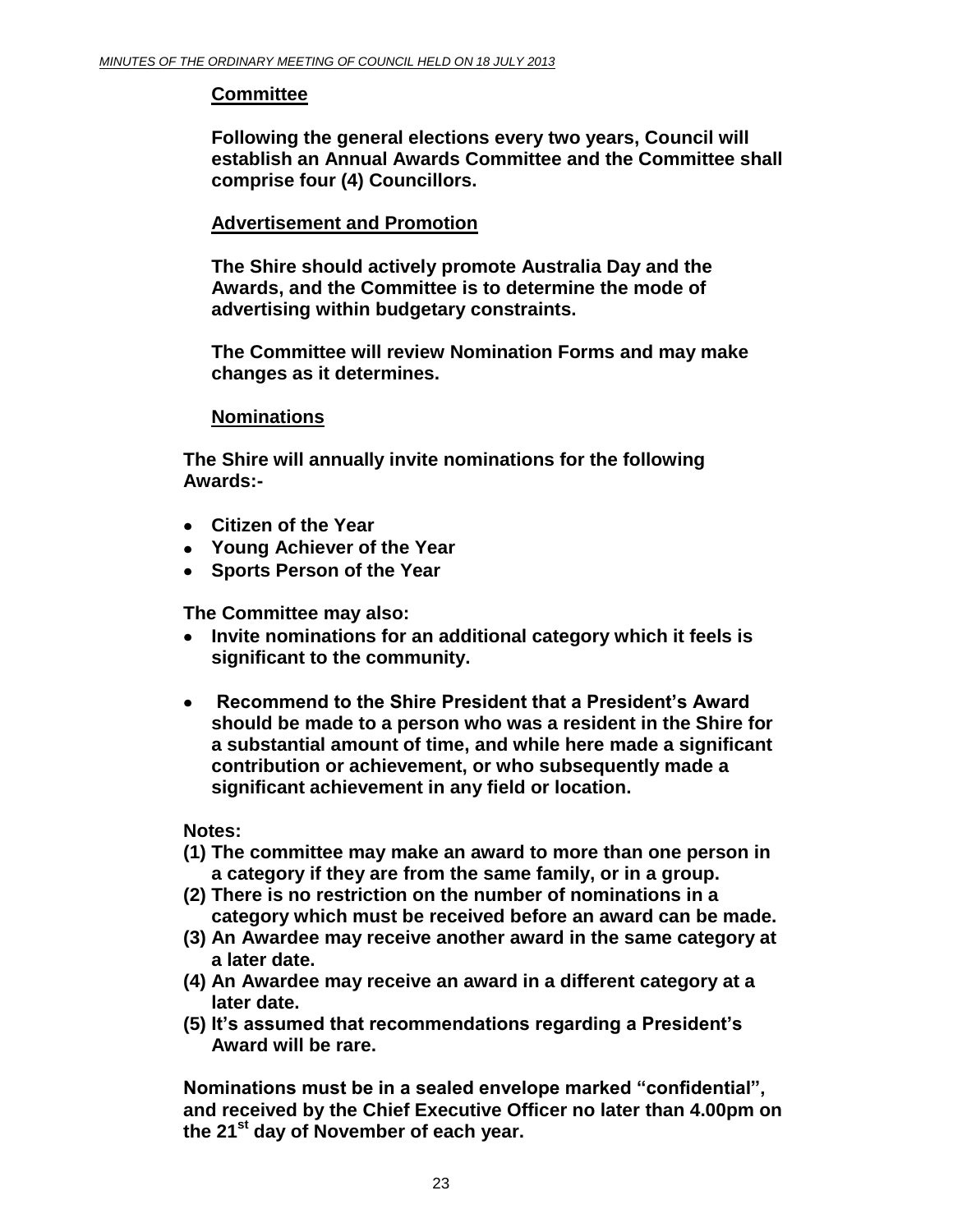#### **Selection of Awardees**

**Following the close of award nominations, the Committee will meet in camera at least once each year to review nominations and select Awardees.** 

**The Committee may seek additional information about nominees, if it thinks necessary.**

**Names of Awardees are to remain confidential until awards are made, except that the Committee Presiding Member, or a delegated Committee member, shall make every effort to encourage Awardees to attend the award ceremony on Australia Day. To this end, the minutes of Awards Committee meetings are to be reported to Council at its February meeting each year, following the presentation of awards.**

# **Selection Criteria**

**The following selection criteria shall be used by the Committee to determine the most suitable nominee.**

**Citizen of the Year** 

 $\bullet$ **a resident who has achieved the most distinguished performance/most outstanding achievement/ most positive contribution to the community, during the preceding year, or consistently over a number of years** 

**Young Achiever of the Year** 

**a resident no older than 25 years of age on January 26 of the presentation year, who has achieved the most distinguished performance /most outstanding achievement/ most positive contribution to the community, during the preceding year, or over a number of years** 

**Sports Person of the Year**

**a resident who has made the most distinguished performance or outstanding achievement during the preceding year, or number of years Active participation, coaching, promotion, leadership, sportsmanship, consistent achievement at a high level and service to sport are all factors which can be considered**

# **Nature of Awards**

**The successful nominee(s), if any, shall be announced at the Australia Day Breakfast function hosted annually by the Shire. At that function, or one subsequently organised by the Shire, each awardee will be presented with an appropriate certificate (laser engraved jarrah plaques are considered to be the most appropriate, subject to availability) a letter from the Shire President evidencing the award, and a small gift of local produce.**

**The annual budget process will determine the funds available for awards.**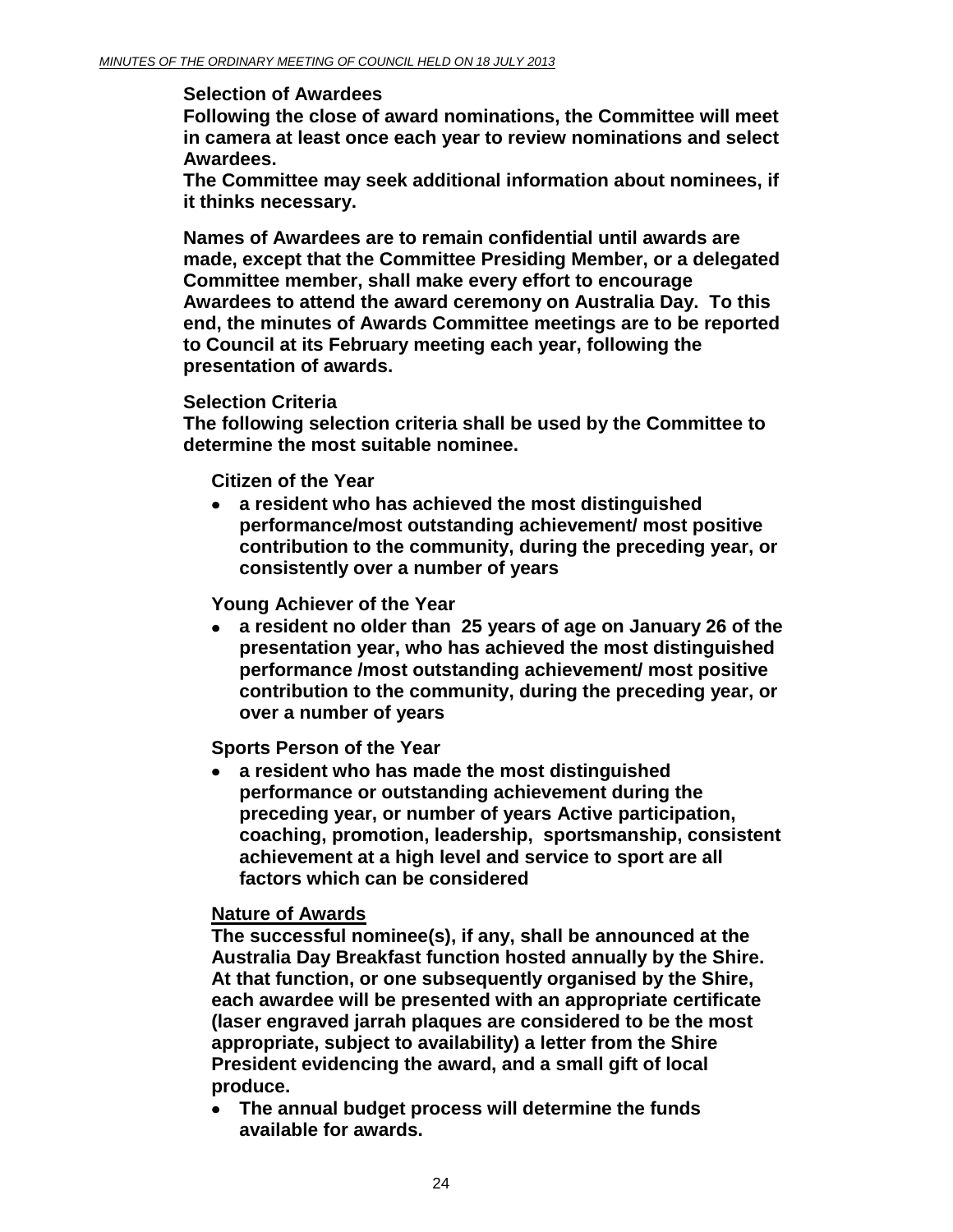**Each February, nominees not selected to receive an award will receive a letter from the Awards Committee congratulating them on their nomination.**

# **NOTE**

**Whilst the forgoing was the text that the Committee decided to put forward there was some support for alternative wording as follows:**

- 1. **The first sentence of the second paragraph under the heading Selection of Awardees to read;** *Names of Awardees are to remain confidential until awards are made, except that the Shire President should write to all nominees to invite them to the Annual Awards ceremony.*
- *2.* **If Council opted for this alternative then the second dot point under the heading Nature of Awards becomes redundant and so should be deleted.**

# **COUNCIL DECISION**

**Moved: Cr Kaltenrieder Seconded: Cr O'Hare** That Council adopt the following draft Annual Award – Process **Policy** 

| POLICY NO.                   | O.11                                            |
|------------------------------|-------------------------------------------------|
| <b>POLICY</b>                | <b>Annual Award - Process</b>                   |
| <b>SUBJECT</b>               |                                                 |
| ADOPTION DATE   17 June 2004 |                                                 |
|                              | VARIATION DATE   21 December 2007, 20 June 2013 |
| <b>REVIEW BY</b>             | 21 June 2015                                    |
| <b>DATE</b>                  |                                                 |

# **Objective**

**To determine guidelines for acknowledging distinguished performance/ outstanding achievement/ positive contributions to the community by residents.**

# **Committee**

**Following the general elections every two years, Council will establish an Annual Awards Committee and the Committee shall comprise four (4) Councillors.**

# **Advertisement and Promotion**

**The Shire should actively promote Australia Day and the Awards, and the Committee is to determine the mode of advertising within budgetary constraints.**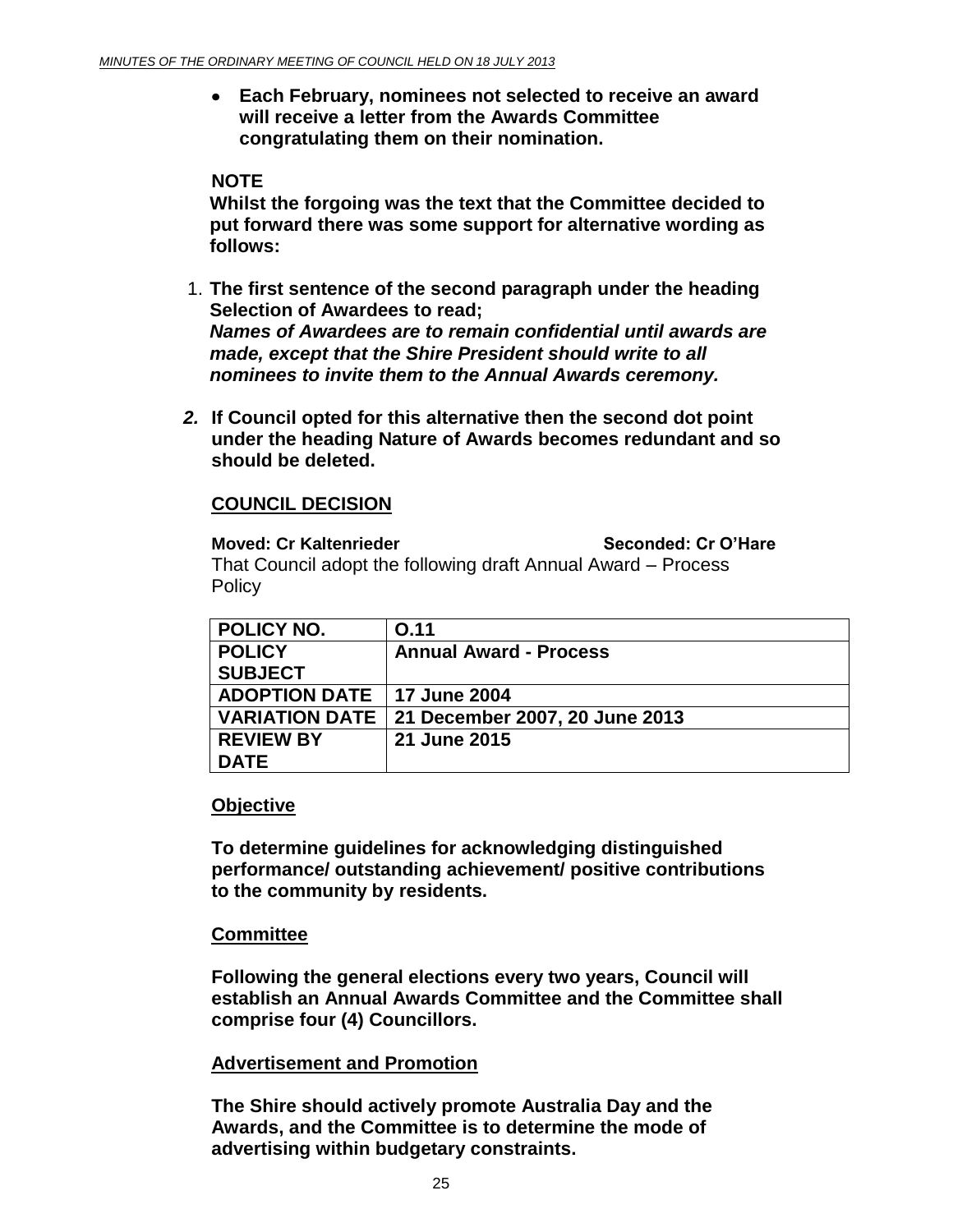**The Committee will review Nomination Forms and may make changes as it determines.**

# **Nominations**

**The Shire will annually invite nominations for the following Awards:-** 

- **Citizen of the Year**
- **Young Achiever of the Year**
- **Sports Person of the Year**

**The Committee may also:**

- $\bullet$ **Invite nominations for an additional category which it feels is significant to the community.**
- **Recommend to the Shire President that a President's Award**   $\bullet$ **should be made to a person who was a resident in the Shire for a substantial amount of time, and while here made a significant contribution or achievement, or who subsequently made a significant achievement in any field or location.**

**Notes:** 

- **(1) The committee may make an award to more than one person in a category if they are from the same family, or in a group.**
- **(2) There is no restriction on the number of nominations in a category which must be received before an award can be made.**
- **(3) An Awardee may receive another award in the same category at a later date.**
- **(4) An Awardee may receive an award in a different category at a later date.**
- **(5) It's assumed that recommendations regarding a President's Award will be rare.**

**Nominations must be in a sealed envelope marked "confidential", and received by the Chief Executive Officer no later than 4.00pm on the 21st day of November of each year.**

**Selection of Awardees**

**Following the close of award nominations, the Committee will meet in camera at least once each year to review nominations and select Awardees.** 

**The Committee may seek additional information about nominees, if it thinks necessary.**

**Names of Awardees are to remain confidential until awards are made, except that the Committee Presiding Member, or a delegated Committee member, shall make every effort to encourage** 

**Awardees to attend the award ceremony on Australia Day. To this**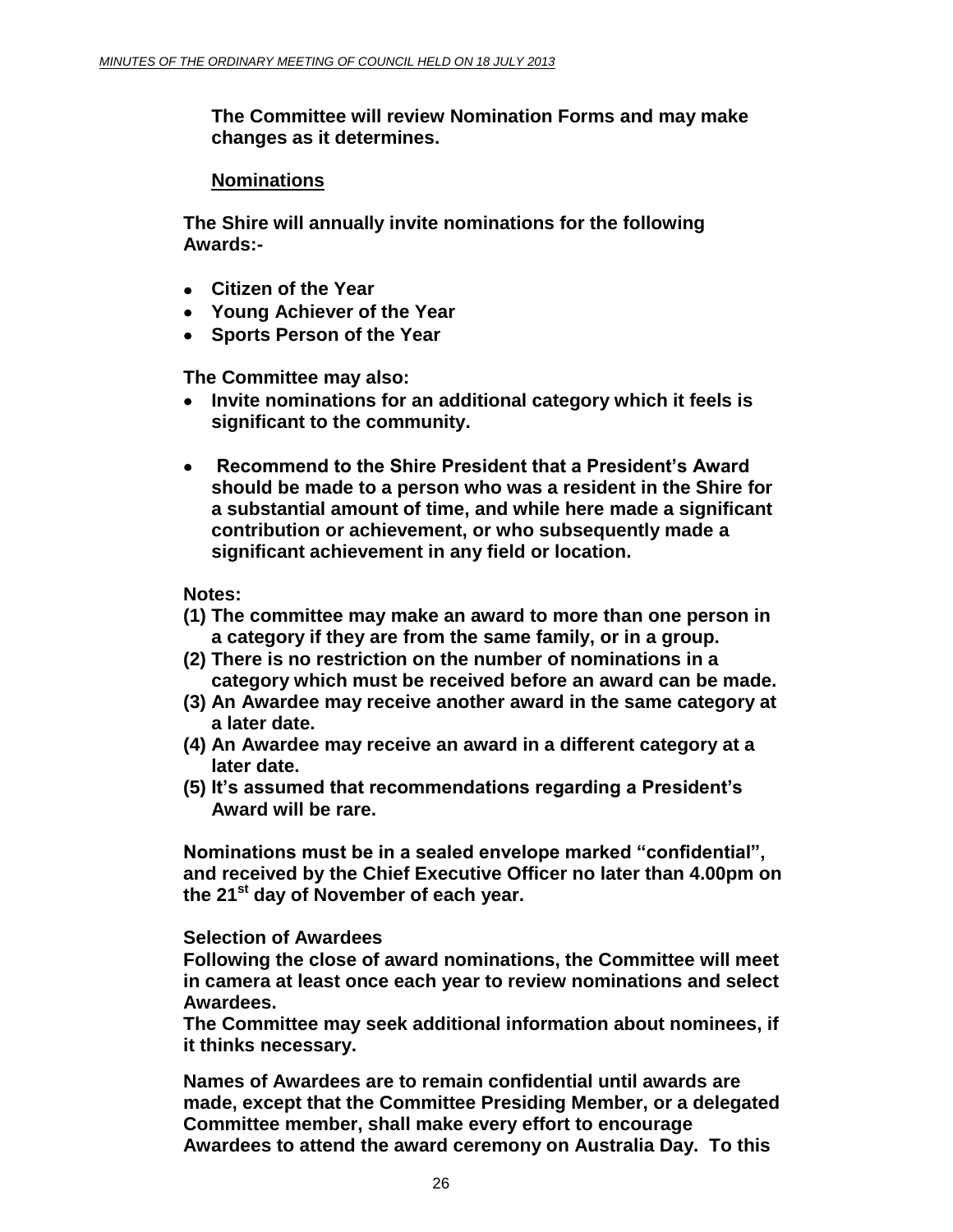**end, the minutes of Awards Committee meetings are to be reported to Council at its February meeting each year, following the presentation of awards.**

# **Selection Criteria**

**The following selection criteria shall be used by the Committee to determine the most suitable nominee.**

**Citizen of the Year** 

**a resident who has achieved the most distinguished**   $\bullet$ **performance/most outstanding achievement/ most positive contribution to the community, during the preceding year, or consistently over a number of years** 

# **Young Achiever of the Year**

**a resident no older than 25 years of age on January 26 of the presentation year, who has achieved the most distinguished performance /most outstanding achievement/ most positive contribution to the community, during the preceding year, or over a number of years** 

**Sports Person of the Year**

**a resident who has made the most distinguished performance or outstanding achievement during the preceding year, or number of years Active participation, coaching, promotion, leadership, sportsmanship, consistent achievement at a high level and service to sport are all factors which can be considered**

# **Nature of Awards**

**The successful nominee(s), if any, shall be announced at the Australia Day Breakfast function hosted annually by the Shire. At that function, or one subsequently organised by the Shire, each awardee will be presented with an appropriate certificate (laser engraved jarrah plaques are considered to be the most appropriate, subject to availability) a letter from the Shire President evidencing the award, and a small gift of local produce.**

- **The annual budget process will determine the funds available for awards.**
- **Each February, nominees not selected to receive an award will receive a letter from the Awards Committee congratulating them on their nomination.**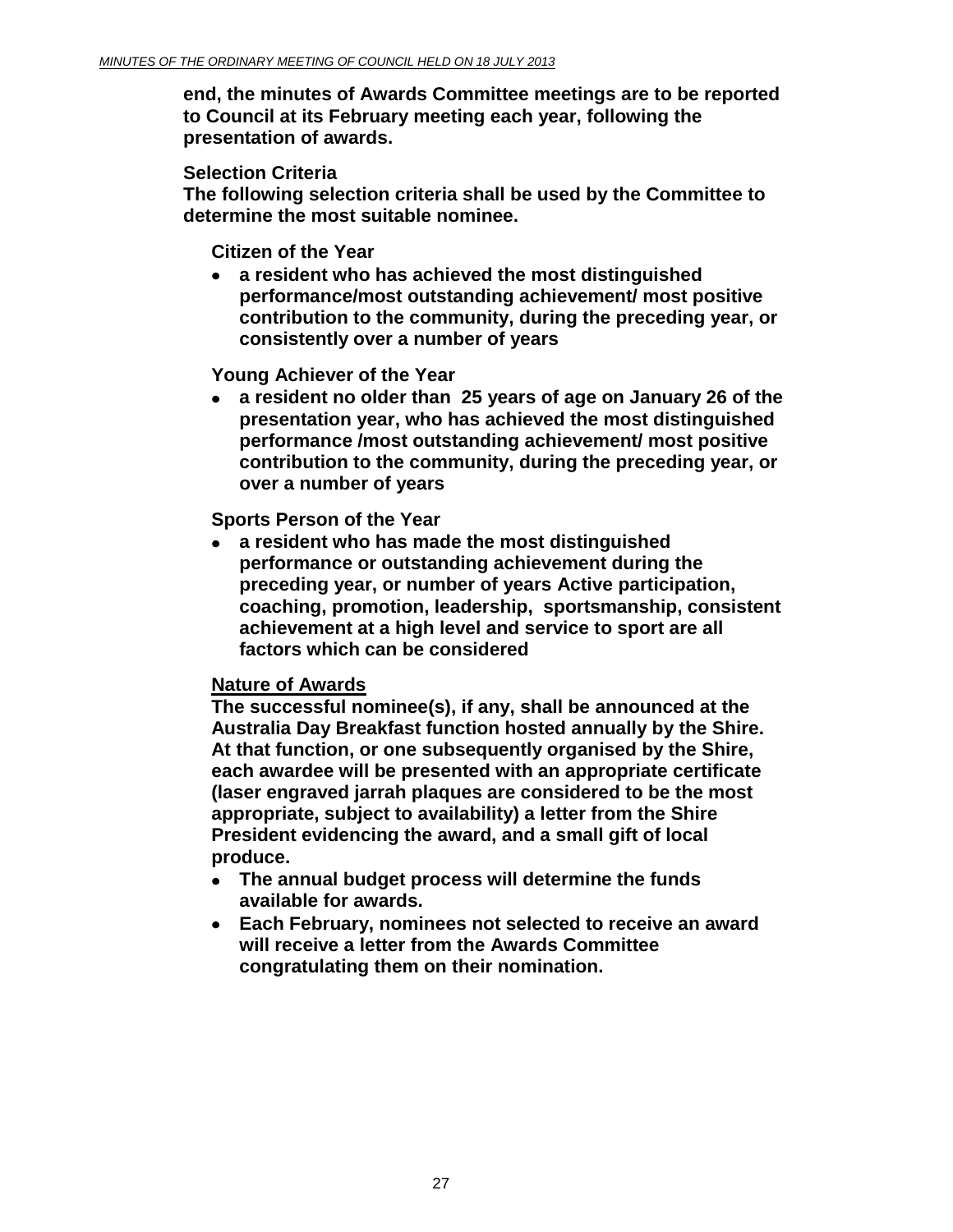## **Amendment**

**MOVED: Cr Walker SECONDED: Cr Kaltenrieder**

- **1. That the first sentence of the second paragraph under "Selection of Awardees" be amended to read as follows: Names of Awardees are to remain confidential until awards are made, except that the Shire President should write to all nominees to invite them to the Annual Awards Ceremony.**
- **2. Second dot point under the heading Nature of Awards to be deleted.**

**CARRIED 5/2 Res 89/13**

## **MOTION**

# **COMMITTEE RECOMMENDATION**

## **Moved: Cr Kaltenrieder Seconded: Cr O'Hare**

That Council adopt the following draft Annual Award – Process **Policy** 

| <b>POLICY NO.</b>            | O.11                                            |
|------------------------------|-------------------------------------------------|
| <b>POLICY</b>                | <b>Annual Award - Process</b>                   |
| <b>SUBJECT</b>               |                                                 |
| ADOPTION DATE   17 June 2004 |                                                 |
|                              | VARIATION DATE   21 December 2007, 20 June 2013 |
| <b>REVIEW BY</b>             | 21 June 2015                                    |
| <b>DATE</b>                  |                                                 |

# **Objective**

**To determine guidelines for acknowledging distinguished performance/ outstanding achievement/ positive contributions to the community by residents.**

# **Committee**

**Following the general elections every two years, Council will establish an Annual Awards Committee and the Committee shall comprise four (4) Councillors.**

# **Advertisement and Promotion**

**The Shire should actively promote Australia Day and the Awards, and the Committee is to determine the mode of advertising within budgetary constraints.**

**The Committee will review Nomination Forms and may make changes as it determines.**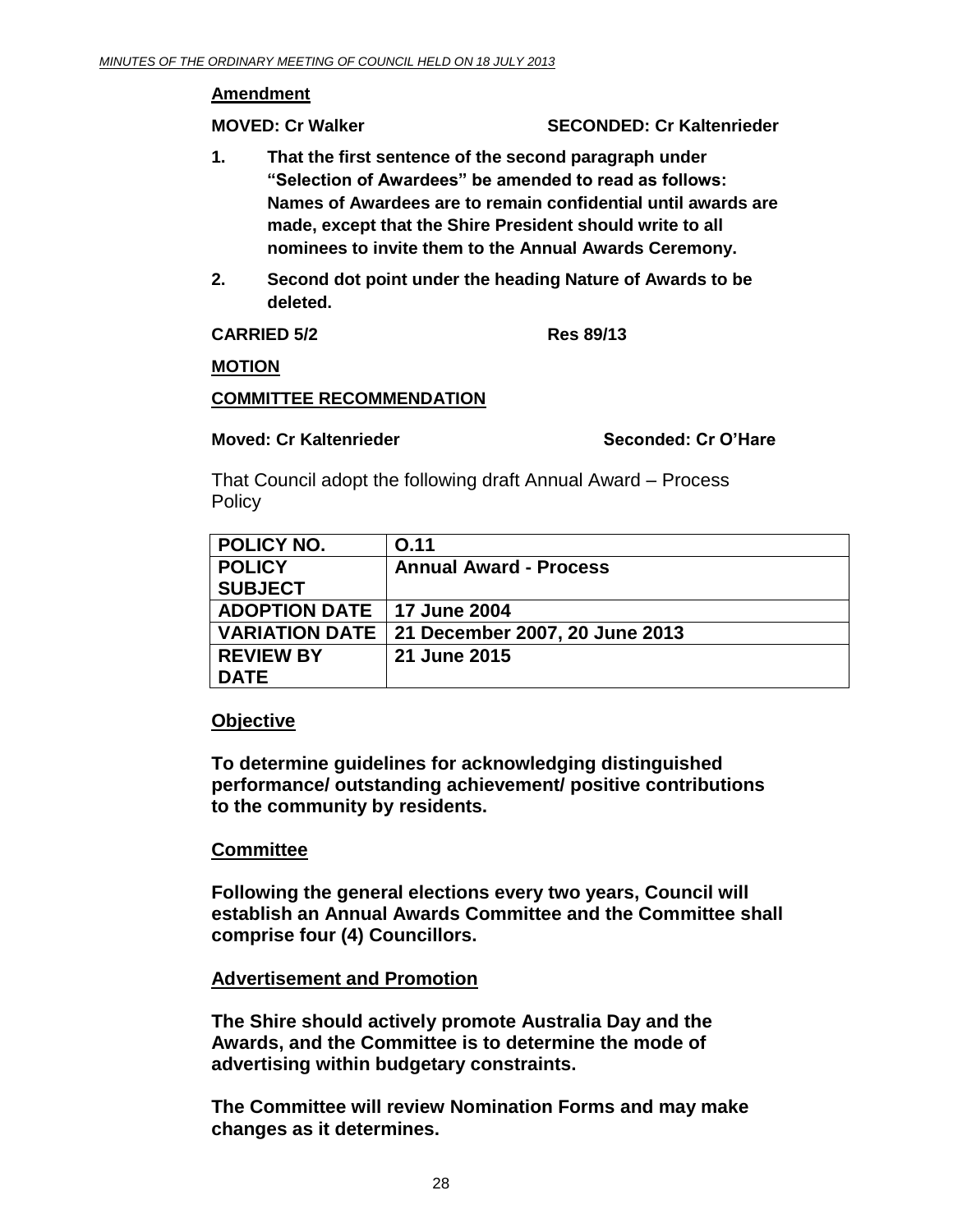# **Nominations**

**The Shire will annually invite nominations for the following Awards:-** 

- **Citizen of the Year**
- **Young Achiever of the Year**
- **Sports Person of the Year**

**The Committee may also:**

- **Invite nominations for an additional category which it feels is**   $\bullet$ **significant to the community.**
- **Recommend to the Shire President that a President's Award**   $\bullet$ **should be made to a person who was a resident in the Shire for a substantial amount of time, and while here made a significant contribution or achievement, or who subsequently made a significant achievement in any field or location.**

**Notes:** 

- **(1) The committee may make an award to more than one person in a category if they are from the same family, or in a group.**
- **(2) There is no restriction on the number of nominations in a category which must be received before an award can be made.**
- **(3) An Awardee may receive another award in the same category at a later date.**
- **(4) An Awardee may receive an award in a different category at a later date.**
- **(5) It's assumed that recommendations regarding a President's Award will be rare.**

**Nominations must be in a sealed envelope marked "confidential", and received by the Chief Executive Officer no later than 4.00pm on the 21st day of November of each year.**

# **Selection of Awardees**

**Following the close of award nominations, the Committee will meet in camera at least once each year to review nominations and select Awardees.** 

**The Committee may seek additional information about nominees, if it thinks necessary.**

**Names of Awardees are to remain confidential until awards are made, except that the Shire President should write to all nominees to invite them to the Annual Awards Ceremony. To this end, the minutes of Awards Committee meetings are to be reported to Council at its February meeting each year, following the presentation of awards.**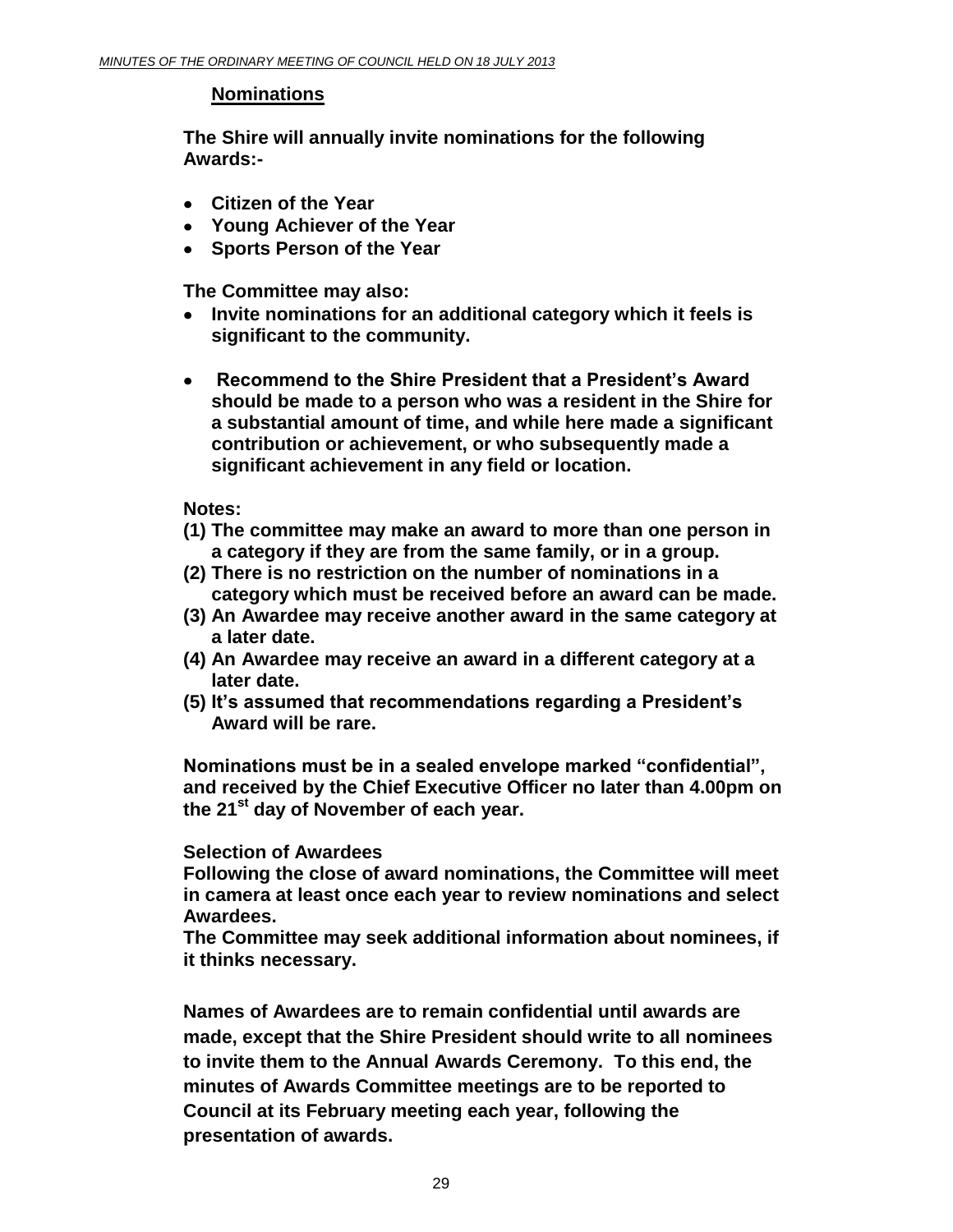# **Selection Criteria**

**The following selection criteria shall be used by the Committee to determine the most suitable nominee.**

**Citizen of the Year** 

**a resident who has achieved the most distinguished performance/most outstanding achievement/ most positive contribution to the community, during the preceding year, or consistently over a number of years** 

**Young Achiever of the Year** 

**a resident no older than 25 years of age on January 26 of the**   $\bullet$ **presentation year, who has achieved the most distinguished performance /most outstanding achievement/ most positive contribution to the community, during the preceding year, or over a number of years** 

**Sports Person of the Year**

**a resident who has made the most distinguished performance or outstanding achievement during the preceding year, or number of years Active participation, coaching, promotion, leadership, sportsmanship, consistent achievement at a high level and service to sport are all factors which can be considered**

# **Nature of Awards**

**The successful nominee(s), if any, shall be announced at the Australia Day Breakfast function hosted annually by the Shire. At that function, or one subsequently organised by the Shire, each awardee will be presented with an appropriate certificate (laser engraved jarrah plaques are considered to be the most appropriate, subject to availability) a letter from the Shire President evidencing the award, and a small gift of local produce.**

**The annual budget process will determine the funds available for awards.**

**CARRIED 6/1 Res 90/13**

# <span id="page-29-0"></span>**10 MOTIONS OF WHICH PREVIOUS NOTICE HAS BEEN GIVEN**

**11 URGENT BUSINESS BY APPROVAL OF THE PRESIDENT OR A MAJORITY OF COUNCILLORS PRESENT**